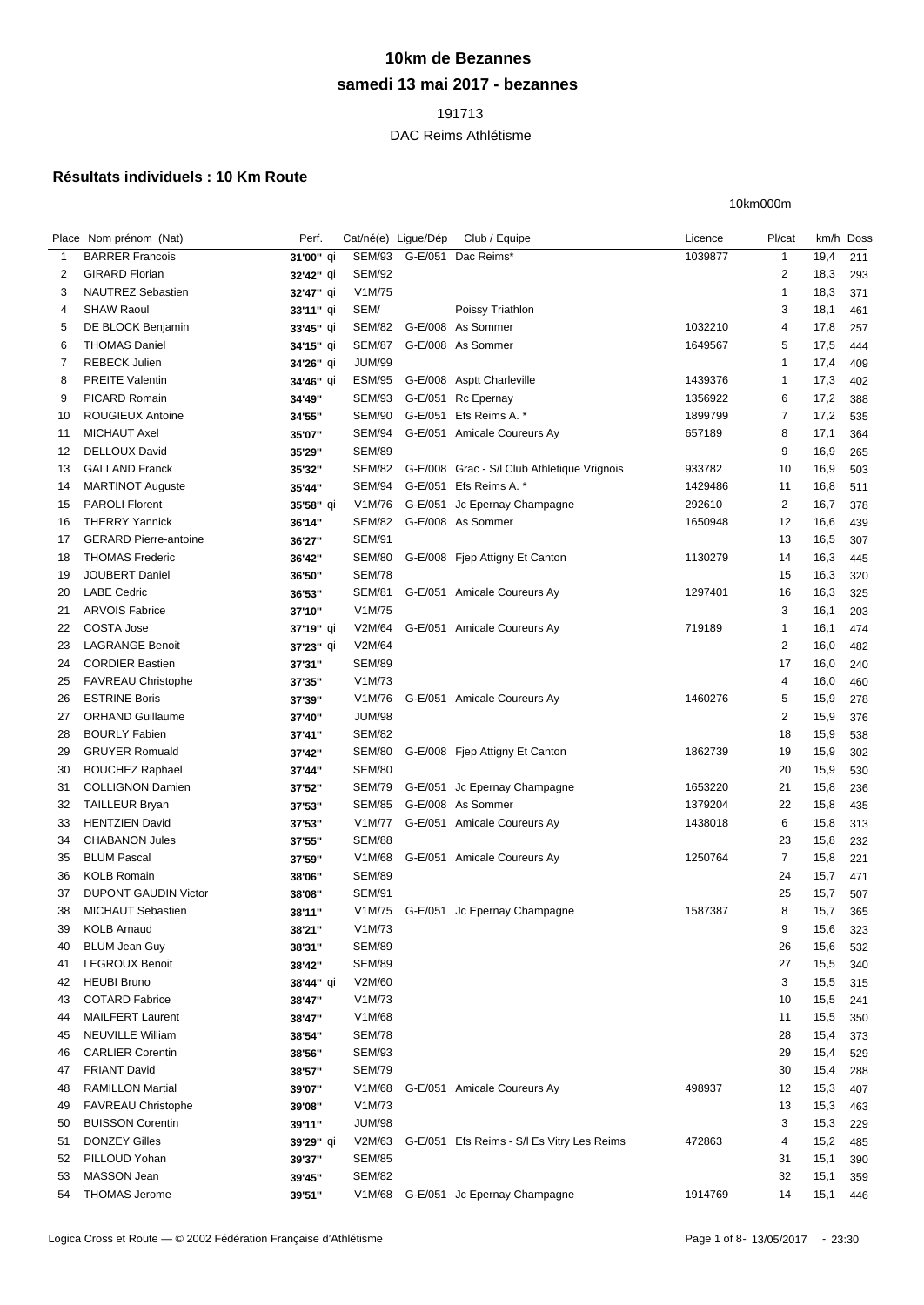| 57  | <b>MARTIN Thierry</b>       | 40'01"    | V1M/70              |                                             |         | 15 | 15,0     | 357 |
|-----|-----------------------------|-----------|---------------------|---------------------------------------------|---------|----|----------|-----|
| 58  | <b>MARCHAND Gregory</b>     | 40'04"    |                     | V1M/72 G-E/051 Amicale Coureurs Ay          | 1255903 | 16 | 15,0     | 351 |
|     |                             |           |                     |                                             |         |    |          |     |
| 59  | PLACIDO Jose                | 40'06"    | V1M/72              |                                             |         | 17 | 15,0     | 396 |
| 60  | <b>AVELANGE Emmanuel</b>    | 40'16"    | V1M/71              | G-E/008 Grac - S/I Club Athletique Vrignois | 128893  | 18 | 14,9     | 206 |
| 61  | <b>VERON Antoine</b>        | 40'17"    | V1M/76              | NI Bezannes                                 |         | 19 | 14,9     | 452 |
| 62  | CUSSE Jeremy                | 40'19"    | <b>SEM/86</b>       |                                             |         | 35 | 14,9     | 252 |
| 63  | <b>CARPENTIER Charlotte</b> | 40'20" qi | SEF/80              | G-E/051 Rc Epernay                          | 1558990 | 1  | 14,9     | 23  |
| 64  | LONGUEVILLE Jean-philippe   | 40'30"    | <b>SEM/93</b>       |                                             |         | 36 | 14,8     | 346 |
|     | DA SILVA Manuel             |           | V1M/74              |                                             |         | 20 | 14,8     |     |
| 65  |                             | 40'32"    |                     |                                             |         |    |          | 254 |
| 66  | <b>CHARLES Didier</b>       | 40'32"    | V2M/59              |                                             |         | 5  | 14,8     | 487 |
| 67  | <b>GOURNAY Philippe</b>     | 40'34"    | <b>SEM/79</b>       | G-E/051 Efs Reims A. *                      | 1866126 | 37 | 14,8     | 479 |
| 68  | <b>BISTON Franck</b>        | 40'35"    | V2M/65              |                                             |         | 6  | 14,8     | 218 |
| 69  | <b>VALLAS Marie</b>         | 40'36" qi | V1F/76              | NI Bezannes                                 |         | 1  | 14,8     | 146 |
| 70  | <b>BERTSCHI Mickael</b>     | 40'45"    | SEM/83              | G-E/051 Amicale Coureurs Ay                 | 1865451 | 38 | 14,7     | 217 |
| 71  | <b>TRIBUT Jennifer</b>      | 40'49" qi | SEF/86              |                                             |         | 2  | 14,7     | 143 |
|     |                             |           |                     |                                             |         |    |          |     |
| 72  | <b>MORLAT Christophe</b>    | 40'57"    | SEM/79              | G-E/051 Jc Epernay Champagne                | 698001  | 39 | 14,7     | 531 |
| 73  | <b>COULMIER Paul</b>        | 40'59"    | <b>SEM/92</b>       |                                             |         | 40 | 14,6     | 242 |
| 74  | <b>BONGRAND Gauthier</b>    | 41'07"    | <b>SEM/94</b>       |                                             |         | 41 | 14,6     | 224 |
| 75  | <b>JAQUET David</b>         | 41'08"    | V2M/67              | G-E/051 Efs Reims A. *                      | 1372365 | 7  | 14,6     | 506 |
| 76  | <b>PAYON Patrice</b>        | 41'13"    | V2M/64              | G-E/051 Dac Reims*                          | 1852157 | 8  | 14,6     | 381 |
| 77  | <b>CRETON Aurelien</b>      |           | <b>SEM/79</b>       | G-E/051 Dac Reims*                          | 1964686 | 42 | 14,6     | 247 |
|     |                             | 41'13"    |                     |                                             |         |    |          |     |
| 78  | LEVEQUE Raynald             | 41'14"    | V1M/72              | G-E/051 Amicale Coureurs Ay                 | 1755630 | 21 | 14,6     | 342 |
| 79  | <b>DUGENIE Christophe</b>   | 41'19"    | V1M/71              | G-E/008 Sport Habitat 08                    | 1465777 | 22 | 14,5     | 518 |
| 80  | <b>BLANCHARD Raphael</b>    | 41'19"    | <b>SEM/91</b>       |                                             |         | 43 | 14,5     | 219 |
| 81  | EL KABDANI Said             | 41'22"    | V1M/75              | G-E/051 Amicale Coureurs Ay                 | 424455  | 23 | 14,5     | 498 |
| 82  | <b>GRAJEZYK Thomas</b>      | 41'26"    | <b>SEM/84</b>       |                                             |         | 44 | 14,5     | 299 |
| 83  | <b>SAFSAF Loic</b>          | 41'26"    | V1M/70              |                                             |         | 24 | 14,5     | 420 |
|     |                             |           |                     |                                             |         |    |          |     |
| 84  | <b>ROCHETTE Francis</b>     | 41'28"    | V2M/61              | G-E/051 Amicale Coureurs Ay                 | 666759  | 9  | 14,5     | 416 |
| 85  | <b>LARNAUDIE Michael</b>    | 41'28"    | V1M/77              |                                             |         | 25 | 14,5     | 521 |
| 86  | <b>REGNAULT Philippe</b>    | 41'28"    | SEM/84              |                                             |         | 45 | 14,5     | 411 |
| 87  | <b>HAUTAVOINE Philippe</b>  | 41'31"    | V1M/72              |                                             |         | 26 | 14,5     | 311 |
| 88  | <b>TATTI Ambroise</b>       | 41'37"    | <b>ESM/97</b>       |                                             |         | 2  | 14,4     | 437 |
| 89  | <b>MAHJOR Mustapha</b>      | 41'43"    | V1M/72              |                                             |         | 27 | 14,4     | 470 |
|     |                             |           |                     |                                             |         |    |          |     |
| 90  | <b>HAMOU Kalid</b>          | 41'44"    | <b>SEM/86</b>       | G-E/008 Asptt Charleville                   | 1504511 | 46 | 14,4     | 309 |
| 91  | <b>TOURNIER Benoit</b>      | 41'44"    | V1M/76              |                                             |         | 28 | 14,4     | 447 |
| 92  | <b>PARANT Gerald</b>        | 41'49"    | V2M/66              | G-E/051 Efs Reims A. *                      | 1230187 | 10 | 14,3     | 481 |
| 93  | <b>ROUET Sebastien</b>      | 41'50"    | <b>SEM/79</b>       |                                             |         | 47 | 14,3     | 419 |
| 94  | <b>BENHAYOUN Paul</b>       | 41'55"    | <b>SEM/93</b>       |                                             |         | 48 | 14,3     | 212 |
| 95  | POLITO David                | 41'58"    | V1M/74              |                                             |         | 29 | 14,3     | 399 |
|     | SINITANBIRIVOUTIN Hoda      |           |                     | V1F/77 G-E/051 Rc Epernay                   | 674325  | 2  |          |     |
| 96  |                             | 42'07" qi |                     |                                             |         |    | 14,2 133 |     |
| 97  | <b>GOGLIN Gautier</b>       | 42'10"    |                     | SEM/82 G-E/008 Rethel Courir                | 1562160 | 49 | 14,2     | 294 |
| 98  | <b>RAILLARD Benoit</b>      | 42'10"    | <b>SEM/86</b>       |                                             |         | 50 | 14,2     | 406 |
| 99  | <b>DELLOUX Jennifer</b>     | 42'16" qi | <b>SEF/91</b>       |                                             |         | 3  | 14,2     | 35  |
| 100 | <b>GRUNBLATT Remi</b>       | 42'20"    | <b>SEM/87</b>       |                                             |         | 51 | 14,2     | 540 |
| 101 | <b>HENRY Come</b>           | 42'22"    | V2M/66              | G-E/008 Charleville Mezieres Athletism      | 315475  | 11 | 14,2     | 533 |
| 102 | <b>COQUERET Frederic</b>    | 42'23"    | V1M/73              |                                             |         | 30 | 14,2     | 239 |
|     |                             |           |                     |                                             |         |    |          |     |
| 103 | <b>DUPUIS Jerome</b>        | 42'26"    |                     | V1M/77 G-E/051 Dac Reims*                   | 1908480 | 31 | 14,1     | 277 |
|     | 104 LESURE Cyril            | 42'31"    | V1M/74              | G-E/051 Jc Epernay Champagne                | 1848596 | 32 | 14,1     | 341 |
| 105 | <b>MALOULI Michael</b>      | 42'32"    | V1M/76              | G-E/051 Efs Reims - S/I Ac Foulees          | 1536285 | 33 | 14,1     | 500 |
| 106 | <b>SENE Jerome</b>          | 42'33"    | V1M/76              |                                             |         | 34 | 14,1     | 499 |
|     | 107 SAGESTE Antoine         | 42'41"    | <b>SEM/87</b>       |                                             |         | 52 | 14,1     | 422 |
| 108 | <b>MERCIER Patrick</b>      | 42'42"    | V1M/71              | G-E/051 Rc Epernay                          | 1112843 | 35 | 14,1     | 360 |
|     | 109 LASNE Frederic          | 42'45"    | V <sub>1</sub> M/72 |                                             |         | 36 |          | 519 |
|     |                             |           |                     |                                             |         |    | 14,0     |     |
|     | 110 GRAILLOT Sylvain        | 42'47"    | V1M/73              |                                             |         | 37 | 14,0     | 298 |
|     | 111 LANGLOIS Jacky          | 42'49"    | V1M/70              |                                             |         | 38 | 14,0     | 329 |
|     | 112 NAZZARI Brice           | 42'53"    | <b>SEM/89</b>       |                                             |         | 53 | 14,0     | 372 |
|     | 113 CLOIX Stephane          | 42'58"    | V1M/70              |                                             |         | 39 | 14,0     | 235 |
|     | 114 ZAKRETA Jonathan        | 42'58"    | <b>SEM/86</b>       |                                             |         | 54 | 14,0     | 459 |
|     | 115 AUGE Emmanuelle         | 42'59" qi |                     | V1F/77 G-E/051 Dac Reims*                   | 1555871 | 3  | 14,0     | 4   |
|     | <b>PERIN Frederic</b>       |           | V2M/66              |                                             |         |    |          |     |
| 116 |                             | 43'00"    |                     |                                             |         | 12 | 14,0     | 385 |
|     | 117 SAPIS Francois          | 43'01"    | V2M/60              |                                             |         | 13 | 13,9     | 425 |
|     | 118 ZAJAC Christian         | 43'02"    | V1M/72              |                                             |         | 40 | 13,9     | 458 |
|     | 119 FLORENTIN Jerome        | 43'07"    | V1M/68              | Plurial                                     |         | 41 | 13,9     | 284 |
|     | 120 MASSON Dimitri          | 43'11"    | V1M/76              |                                             |         | 42 | 13,9     | 496 |
|     |                             |           |                     |                                             |         |    |          |     |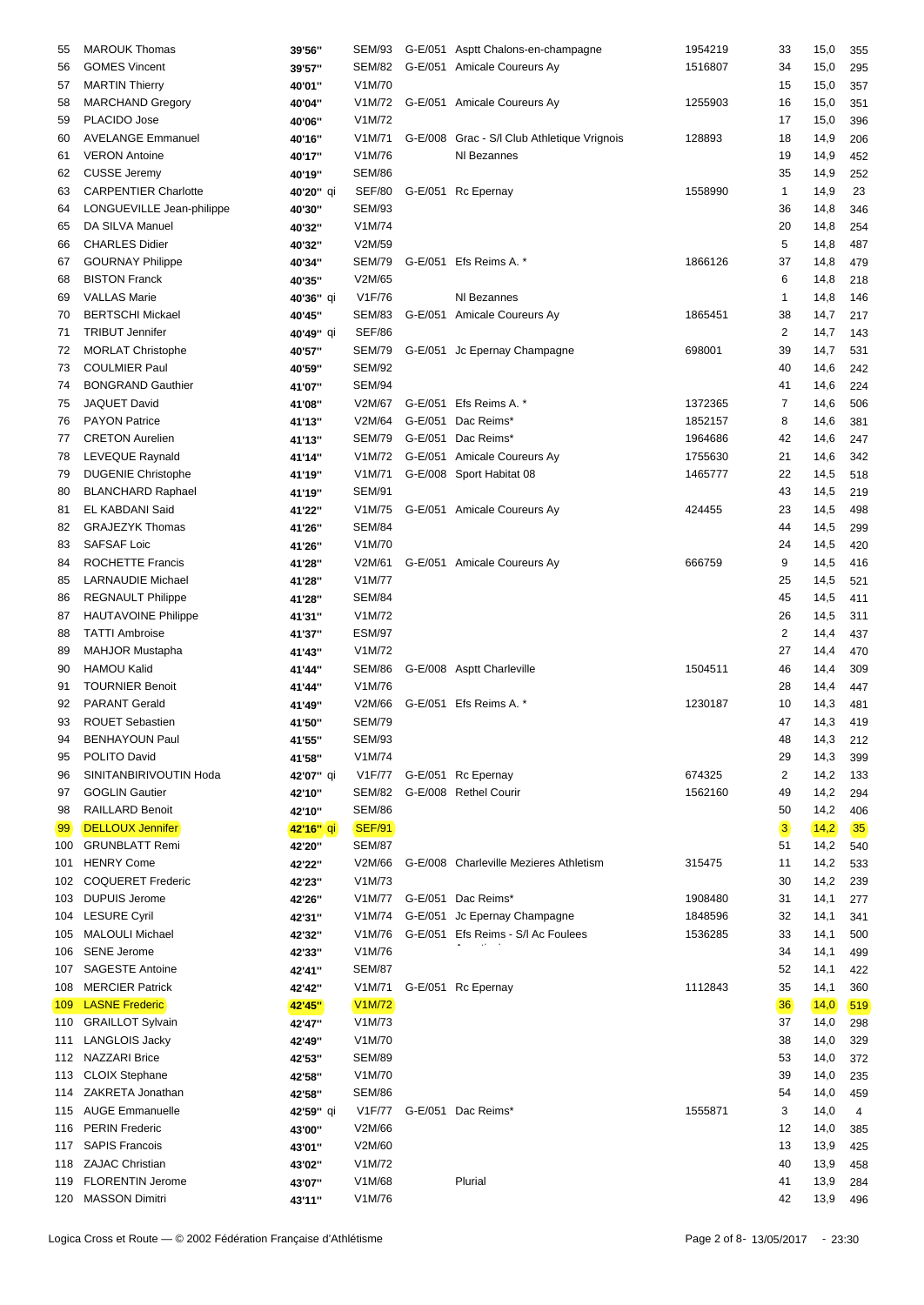| 121 | SANCHEZ Nadine              | 43'13" qi | V1F/70        | G-E/051 Jc Epernay Champagne      | 1447312 | 4              | 13,9     | 131 |
|-----|-----------------------------|-----------|---------------|-----------------------------------|---------|----------------|----------|-----|
|     |                             |           |               |                                   |         |                |          |     |
|     | 122 KOLB Florian            | 43'13"    | V1M/70        |                                   |         | 43             | 13,9     | 324 |
| 123 | <b>PLANCON Axel</b>         | 43'15"    | <b>CAM/00</b> | G-E/051 Jc Epernay Champagne      | 1728510 | 1              | 13,9     | 397 |
| 124 | <b>BLUM Olivier</b>         | 43'16"    | V1M/72        |                                   |         | 44             | 13,9     | 220 |
| 125 | <b>COUVRET Stephane</b>     | 43'24"    | V1M/68        | G-E/051 Dac Reims*                | 1944572 | 45             | 13,8     | 245 |
| 126 | FOSSIER Jean-louis          | 43'26"    | V1M/77        | G-E/051 Jc Epernay Champagne      | 1950209 | 46             | 13,8     | 285 |
|     |                             |           |               |                                   |         |                |          |     |
| 127 | <b>DELCOURT Jerome</b>      | 43'29"    | V1M/71        | G-E/008 Rethel Courir             | 633091  | 47             | 13,8     | 539 |
| 128 | <b>GUILLEMIN Quentin</b>    | 43'30"    | <b>SEM/87</b> |                                   |         | 55             | 13,8     | 303 |
| 129 | <b>JEANTY Eric</b>          | 43'33"    | V2M/58        | G-E/008 Rethel Courir             | 493146  | 14             | 13,8     | 520 |
| 130 | <b>WYDRA Vivien</b>         | 43'38"    | <b>SEM/86</b> |                                   |         | 56             | 13,8     | 457 |
| 131 | <b>STEPHANE Arnaud</b>      | 43'40"    | <b>SEM/82</b> |                                   |         | 57             | 13,7     | 434 |
|     |                             |           |               |                                   |         |                |          |     |
| 132 | SANTIAGO DE OLIVEIRA        | 43'42"    | V2M/65        | G-E/051 Amicale Coureurs Ay       | 1863002 | 15             | 13,7     | 424 |
| 133 | <b>DIETRICH Thomas</b>      | 43'46"    | V1M/76        |                                   |         | 48             | 13,7     | 268 |
| 134 | <b>LORRAIN Geoffroy</b>     | 44'01"    | <b>SEM/88</b> |                                   |         | 58             | 13,6     | 528 |
| 135 | <b>DELAYE Nicolas</b>       | 44'05"    | <b>SEM/81</b> | G-E/051 Efs Reims A. *            | 1866108 | 59             | 13,6     | 478 |
| 136 | MENDEZ-TAULIN Severine      | 44'05" qi | V1F/74        | G-E/051 Dac Reims*                | 1742121 | 5              | 13,6     | 90  |
|     |                             |           |               |                                   |         |                |          |     |
| 137 | DAMOUR Jerome               | 44'09"    | <b>SEM/85</b> |                                   |         | 60             | 13,6     | 255 |
| 138 | <b>LECLERE</b> Etienne      | 44'14"    | <b>SEM/91</b> |                                   |         | 61             | 13,6     | 334 |
| 139 | <b>NEVEUX Michel</b>        | 44'15" qi | V4M/46        | G-E/051 Efs Reims A. *            | 332045  | 1              | 13,6     | 502 |
| 140 | <b>NEUVILLE Aude</b>        | 44'15"    | <b>SEF/78</b> |                                   |         | 4              | 13,6     | 96  |
| 141 | <b>MESSY Vincent</b>        | 44'22"    | <b>SEM/94</b> |                                   |         | 62             | 13,5     | 362 |
|     | PINSARD Adrien              |           | SEM/94        |                                   |         | 63             |          |     |
| 142 |                             | 44'32"    |               |                                   |         |                | 13,5     | 392 |
| 143 | <b>VAJA Mickael</b>         | 44'42"    | <b>SEM/81</b> |                                   |         | 64             | 13,4     | 450 |
| 144 | <b>LAMY Thibault</b>        | 44'43"    | <b>SEM/87</b> |                                   |         | 65             | 13,4     | 328 |
| 145 | <b>GERARD Gregory</b>       | 44'58"    | V1M/74        |                                   |         | 49             | 13,3     | 501 |
| 146 | PREVOTEAU Yves              | 44'59" qi | V3M/56        |                                   |         | 1              | 13,3     | 403 |
| 147 | DE BRITO Jose Luis          | 45'02"    | V1M/71        | G-E/051 Efs Reims A. *            | 724154  | 50             | 13,3     | 258 |
|     |                             |           |               |                                   |         |                |          |     |
| 148 | <b>KOBSCH Clement</b>       | 45'03"    | <b>SEM/89</b> | Plurial                           |         | 66             | 13,3     | 322 |
| 149 | <b>COUPET Matthieu</b>      | 45'24"    | <b>SEM/86</b> |                                   |         | 67             | 13,2     | 243 |
| 150 | <b>HACHIN Kevin</b>         | 45'33"    | <b>SEM/84</b> |                                   |         | 68             | 13,2     | 308 |
| 151 | <b>GERARD Gregory</b>       | 45'37"    | <b>SEM/86</b> |                                   |         | 69             | 13,2     | 292 |
| 152 | <b>CLEMENT Philippe</b>     | 45'41"    | V1M/70        | NI Bezannes                       |         | 51             | 13,1     | 234 |
|     |                             |           |               |                                   |         |                |          |     |
| 153 | <b>CAMBLAT Martine</b>      | 45'46" qi | V1F/68        | G-E/051 Rc Epernay                | 1297409 | 6              | 13,1     | 22  |
| 154 | <b>BARBIER Alexandre</b>    | 45'49"    | V1M/74        |                                   |         | 52             | 13,1     | 209 |
| 155 | PEIXOTO Antonio             | 45'49"    | V2M/63        |                                   |         | 16             | 13,1     | 382 |
| 156 | <b>HERBIN Eddy</b>          | 46'04"    | <b>ESM/97</b> |                                   |         | 3              | 13,0     | 314 |
| 157 | <b>BONNEFOY Cecile</b>      | 46'05" qi | V1F/76        | G-E/051 Dac Reims*                | 1752447 | 7              | 13,0     | 14  |
|     |                             |           |               |                                   |         |                |          |     |
| 158 | <b>THEVENET Laureana</b>    | 46'06"    | <b>ESF/97</b> |                                   |         | 1              | 13,0     | 139 |
|     | 159 VERNIOLLE Jean Baptiste | 46'08"    | V1M/74        |                                   |         | 53             | 13,0     | 451 |
|     | 160 MEUX Loic               | 46'20"    | <b>SEM/80</b> |                                   |         | 70             | 12,9 475 |     |
| 161 | <b>CHARTON Michel</b>       | 46'23"    | V3M/55        | G-E/051 Efs Reims A. *            | 1043474 | $\overline{2}$ | 12,9     | 516 |
|     | 162 PRUDHOMME Louis         | 46'28"    | <b>SEM/94</b> |                                   |         | 71             | 12,9     | 404 |
|     |                             |           |               |                                   |         |                |          |     |
|     | 163 TREMLET Stephane        | 46'32"    | V1M/71        |                                   |         | 54             | 12,9     | 448 |
| 164 | <b>REGNIER Christine</b>    | 46'34" qi | V2F/64        | G-E/051 Rc Epernay                | 316880  | 1              | 12,9     | 117 |
| 165 | SALO Petri Jukka            | 46'36"    | V2M/64        |                                   |         | 17             | 12,9     | 423 |
| 166 | <b>THIBAUX Philippe</b>     | 46'36"    | V1M/69        | G-E/051 Amicale Coureurs Ay       | 880532  | 55             | 12,9     | 441 |
| 167 | <b>PLOMION Maxime</b>       | 46'38"    | <b>SEM/87</b> |                                   |         | 72             | 12,9     | 527 |
|     | <b>DELJEHIER Raphael</b>    |           | <b>SEM/84</b> |                                   |         | 73             | 12,8     |     |
| 168 |                             | 46'42"    |               |                                   |         |                |          | 525 |
| 169 | POCQUET Jessika             | 46'46"    | SEF/83        | G-E/051 Amicale Coureurs Ay       | 1659148 | 5              | 12,8     | 108 |
| 170 | <b>PASTUREL Bertrand</b>    | 46'50"    | <b>SEM/86</b> |                                   |         | 74             | 12,8     | 379 |
| 171 | TARANTINO Vanessa           | 46'50"    | <b>SEF/81</b> | G-E/051 Amicale Coureurs Ay       | 1766990 | 6              | 12,8     | 136 |
|     | 172 DE OLIVEIRA BECO Jessie | 46'50"    | SEF/79        | G-E/051 Dac Reims*                | 1578099 | 7              | 12,8     | 34  |
|     | 173 CARLIER Julie           | 46'55"    | <b>SEF/82</b> |                                   |         | 8              | 12,8     | 172 |
|     |                             |           |               |                                   |         |                |          |     |
|     | 174 DEMOULIN Sylvain        | 47'01"    | <b>SEM/80</b> |                                   |         | 75             | 12,8     | 267 |
| 175 | <b>AVIGNON Renald</b>       | 47'06"    | V1M/76        |                                   |         | 56             | 12,7     | 207 |
| 176 | <b>THEVENIN Jeremie</b>     | 47'07"    | V1M/76        | G-E/051 Jc Epernay Champagne      | 1751325 | 57             | 12,7     | 440 |
|     | 177 CRABS Jean-francois     | 47'07"    | V2M/67        |                                   |         | 18             | 12,7     | 246 |
| 178 | <b>MAROUK Faysal</b>        | 47'08"    | V2M/65        |                                   |         | 19             | 12,7     | 354 |
|     |                             |           |               |                                   |         |                |          |     |
| 179 | <b>BOUJAMDA Loubna</b>      | 47'13"    | CAF/01        | G-E/051 Frijep Cor. Margny Verdon | 1742860 | $\mathbf{1}$   | 12,7     | 162 |
| 180 | <b>MATHIEU Christophe</b>   | 47'15"    | <b>SEM/90</b> |                                   |         | 76             | 12,7     | 361 |
| 181 | <b>SASSI Charly</b>         | 47'16"    | <b>SEM/82</b> |                                   |         | 77             | 12,7     | 526 |
|     | 182 FERGEAU Sebastien       | 47'19"    | V1M/69        |                                   |         | 58             | 12,7     | 282 |
| 183 | SALZARD Delphine            | 47'20"    | <b>SEF/80</b> |                                   |         | 9              | 12,7     | 130 |
|     |                             |           |               |                                   |         |                |          |     |
| 184 | JAILLET Camille             | 47'22"    |               | SEF/94 G-E/051 Efs Reims A. *     |         | 10             | 12,7     | 495 |
| 185 | LE MESCAM Sylvie            | 47'24" qi | V1F/72        |                                   |         | 8              | 12,7     | 74  |
|     | 186 BOGNI Dominique         | 47'24"    | V1M/68        | Plurial                           |         | 59             | 12,7     | 222 |
|     |                             |           |               |                                   |         |                |          |     |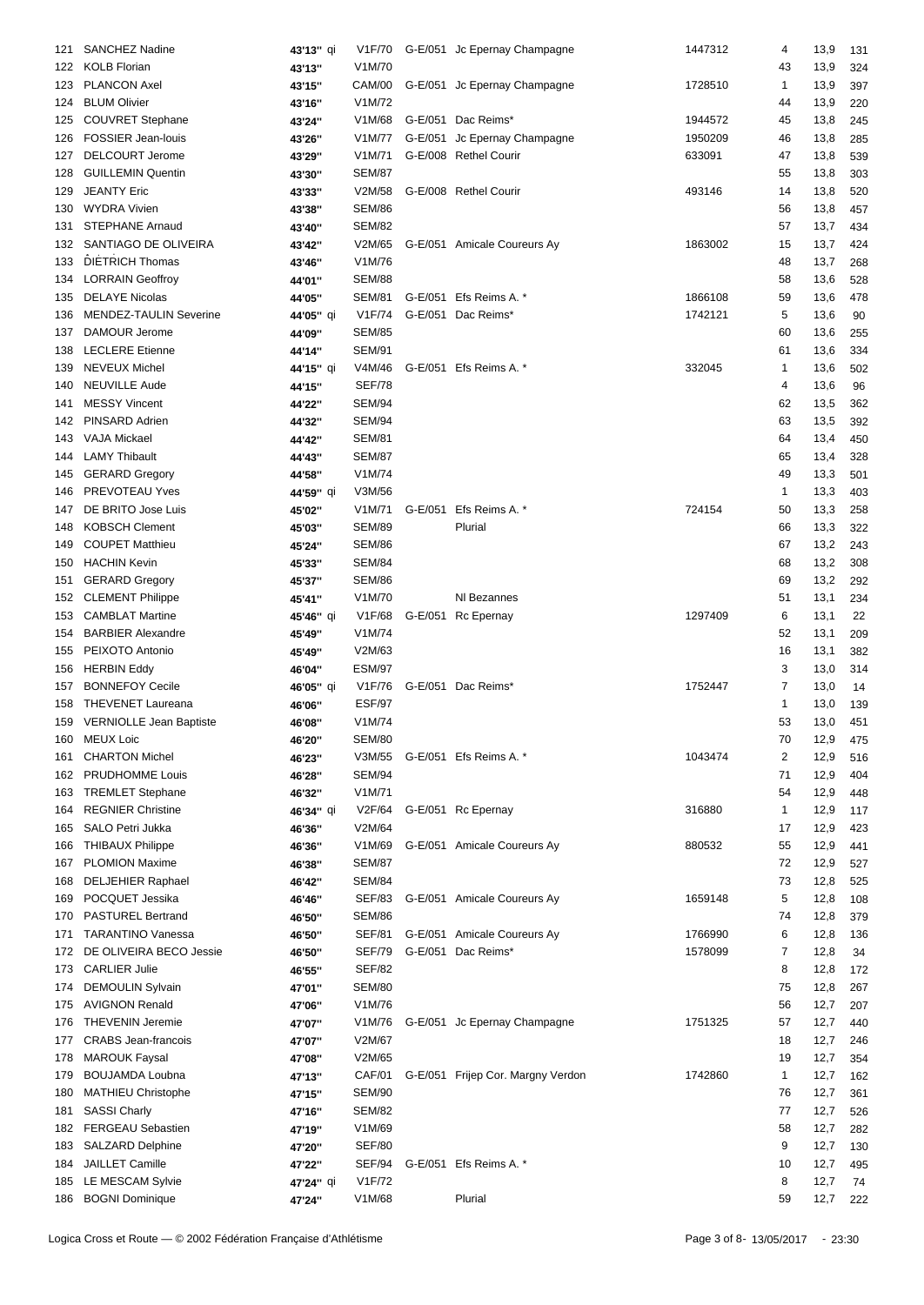| <b>ALBANESE Thomas</b>               | 47'35"                                                                                                                                                                                                                                                                                                                                                                                                                                                                                                                                                                                                                                                                                                                                                                                 | <b>SEM/86</b>                                                                                                                                                                                                                                                                                                         |                                                                                                                                                                                                                                                                                                                                                                                                                                                      |                                                                    |                                                                                                                                                                                                                                                                                                                                                                         | 79                                                             | 12,6                                                                                                                                                                                              | 201                                                                                                                                                                                                                                                                          |
|--------------------------------------|----------------------------------------------------------------------------------------------------------------------------------------------------------------------------------------------------------------------------------------------------------------------------------------------------------------------------------------------------------------------------------------------------------------------------------------------------------------------------------------------------------------------------------------------------------------------------------------------------------------------------------------------------------------------------------------------------------------------------------------------------------------------------------------|-----------------------------------------------------------------------------------------------------------------------------------------------------------------------------------------------------------------------------------------------------------------------------------------------------------------------|------------------------------------------------------------------------------------------------------------------------------------------------------------------------------------------------------------------------------------------------------------------------------------------------------------------------------------------------------------------------------------------------------------------------------------------------------|--------------------------------------------------------------------|-------------------------------------------------------------------------------------------------------------------------------------------------------------------------------------------------------------------------------------------------------------------------------------------------------------------------------------------------------------------------|----------------------------------------------------------------|---------------------------------------------------------------------------------------------------------------------------------------------------------------------------------------------------|------------------------------------------------------------------------------------------------------------------------------------------------------------------------------------------------------------------------------------------------------------------------------|
| <b>GENET Mickael</b>                 | 47'37"                                                                                                                                                                                                                                                                                                                                                                                                                                                                                                                                                                                                                                                                                                                                                                                 | <b>SEM/85</b>                                                                                                                                                                                                                                                                                                         |                                                                                                                                                                                                                                                                                                                                                                                                                                                      | NI Bezannes                                                        |                                                                                                                                                                                                                                                                                                                                                                         | 80                                                             | 12,6                                                                                                                                                                                              | 291                                                                                                                                                                                                                                                                          |
| <b>LUDINART Loic</b>                 | 47'46"                                                                                                                                                                                                                                                                                                                                                                                                                                                                                                                                                                                                                                                                                                                                                                                 | <b>SEM/89</b>                                                                                                                                                                                                                                                                                                         |                                                                                                                                                                                                                                                                                                                                                                                                                                                      |                                                                    |                                                                                                                                                                                                                                                                                                                                                                         | 81                                                             | 12,6                                                                                                                                                                                              | 347                                                                                                                                                                                                                                                                          |
|                                      |                                                                                                                                                                                                                                                                                                                                                                                                                                                                                                                                                                                                                                                                                                                                                                                        |                                                                                                                                                                                                                                                                                                                       |                                                                                                                                                                                                                                                                                                                                                                                                                                                      |                                                                    |                                                                                                                                                                                                                                                                                                                                                                         | 9                                                              |                                                                                                                                                                                                   | 134                                                                                                                                                                                                                                                                          |
|                                      |                                                                                                                                                                                                                                                                                                                                                                                                                                                                                                                                                                                                                                                                                                                                                                                        |                                                                                                                                                                                                                                                                                                                       |                                                                                                                                                                                                                                                                                                                                                                                                                                                      |                                                                    |                                                                                                                                                                                                                                                                                                                                                                         |                                                                |                                                                                                                                                                                                   | 29                                                                                                                                                                                                                                                                           |
|                                      |                                                                                                                                                                                                                                                                                                                                                                                                                                                                                                                                                                                                                                                                                                                                                                                        |                                                                                                                                                                                                                                                                                                                       |                                                                                                                                                                                                                                                                                                                                                                                                                                                      |                                                                    |                                                                                                                                                                                                                                                                                                                                                                         |                                                                |                                                                                                                                                                                                   | 238                                                                                                                                                                                                                                                                          |
|                                      |                                                                                                                                                                                                                                                                                                                                                                                                                                                                                                                                                                                                                                                                                                                                                                                        |                                                                                                                                                                                                                                                                                                                       |                                                                                                                                                                                                                                                                                                                                                                                                                                                      |                                                                    |                                                                                                                                                                                                                                                                                                                                                                         |                                                                |                                                                                                                                                                                                   |                                                                                                                                                                                                                                                                              |
|                                      |                                                                                                                                                                                                                                                                                                                                                                                                                                                                                                                                                                                                                                                                                                                                                                                        |                                                                                                                                                                                                                                                                                                                       |                                                                                                                                                                                                                                                                                                                                                                                                                                                      |                                                                    |                                                                                                                                                                                                                                                                                                                                                                         |                                                                |                                                                                                                                                                                                   | 208                                                                                                                                                                                                                                                                          |
|                                      |                                                                                                                                                                                                                                                                                                                                                                                                                                                                                                                                                                                                                                                                                                                                                                                        |                                                                                                                                                                                                                                                                                                                       |                                                                                                                                                                                                                                                                                                                                                                                                                                                      |                                                                    |                                                                                                                                                                                                                                                                                                                                                                         |                                                                |                                                                                                                                                                                                   | 281                                                                                                                                                                                                                                                                          |
|                                      |                                                                                                                                                                                                                                                                                                                                                                                                                                                                                                                                                                                                                                                                                                                                                                                        |                                                                                                                                                                                                                                                                                                                       |                                                                                                                                                                                                                                                                                                                                                                                                                                                      |                                                                    |                                                                                                                                                                                                                                                                                                                                                                         |                                                                |                                                                                                                                                                                                   | 317                                                                                                                                                                                                                                                                          |
|                                      |                                                                                                                                                                                                                                                                                                                                                                                                                                                                                                                                                                                                                                                                                                                                                                                        |                                                                                                                                                                                                                                                                                                                       |                                                                                                                                                                                                                                                                                                                                                                                                                                                      |                                                                    |                                                                                                                                                                                                                                                                                                                                                                         |                                                                |                                                                                                                                                                                                   | 368                                                                                                                                                                                                                                                                          |
| <b>THIBAULT BELET Berengere</b>      | 48'09"                                                                                                                                                                                                                                                                                                                                                                                                                                                                                                                                                                                                                                                                                                                                                                                 | <b>SEF/81</b>                                                                                                                                                                                                                                                                                                         | G-E/051                                                                                                                                                                                                                                                                                                                                                                                                                                              | Jc Epernay Champagne                                               | 1773459                                                                                                                                                                                                                                                                                                                                                                 | 12                                                             |                                                                                                                                                                                                   | 140                                                                                                                                                                                                                                                                          |
| <b>VERON Hugues</b>                  | 48'10"                                                                                                                                                                                                                                                                                                                                                                                                                                                                                                                                                                                                                                                                                                                                                                                 | V2M/67                                                                                                                                                                                                                                                                                                                |                                                                                                                                                                                                                                                                                                                                                                                                                                                      | NI Bezannes                                                        |                                                                                                                                                                                                                                                                                                                                                                         | 20                                                             | 12,5                                                                                                                                                                                              | 510                                                                                                                                                                                                                                                                          |
| <b>OPFERMANN Gregory</b>             | 48'13"                                                                                                                                                                                                                                                                                                                                                                                                                                                                                                                                                                                                                                                                                                                                                                                 | V1M/77                                                                                                                                                                                                                                                                                                                |                                                                                                                                                                                                                                                                                                                                                                                                                                                      |                                                                    |                                                                                                                                                                                                                                                                                                                                                                         | 63                                                             | 12,4                                                                                                                                                                                              | 375                                                                                                                                                                                                                                                                          |
| <b>CARBONARO Sauveur</b>             | 48'15"                                                                                                                                                                                                                                                                                                                                                                                                                                                                                                                                                                                                                                                                                                                                                                                 | V3M/50                                                                                                                                                                                                                                                                                                                |                                                                                                                                                                                                                                                                                                                                                                                                                                                      |                                                                    | 392563                                                                                                                                                                                                                                                                                                                                                                  | 3                                                              | 12,4                                                                                                                                                                                              | 231                                                                                                                                                                                                                                                                          |
| <b>ANTONELLI Emmanuel</b>            |                                                                                                                                                                                                                                                                                                                                                                                                                                                                                                                                                                                                                                                                                                                                                                                        | V1M/75                                                                                                                                                                                                                                                                                                                |                                                                                                                                                                                                                                                                                                                                                                                                                                                      |                                                                    | 1957220                                                                                                                                                                                                                                                                                                                                                                 | 64                                                             | 12,4                                                                                                                                                                                              | 202                                                                                                                                                                                                                                                                          |
|                                      |                                                                                                                                                                                                                                                                                                                                                                                                                                                                                                                                                                                                                                                                                                                                                                                        |                                                                                                                                                                                                                                                                                                                       |                                                                                                                                                                                                                                                                                                                                                                                                                                                      |                                                                    |                                                                                                                                                                                                                                                                                                                                                                         |                                                                |                                                                                                                                                                                                   | 286                                                                                                                                                                                                                                                                          |
|                                      |                                                                                                                                                                                                                                                                                                                                                                                                                                                                                                                                                                                                                                                                                                                                                                                        |                                                                                                                                                                                                                                                                                                                       |                                                                                                                                                                                                                                                                                                                                                                                                                                                      |                                                                    |                                                                                                                                                                                                                                                                                                                                                                         |                                                                |                                                                                                                                                                                                   | 204                                                                                                                                                                                                                                                                          |
|                                      |                                                                                                                                                                                                                                                                                                                                                                                                                                                                                                                                                                                                                                                                                                                                                                                        |                                                                                                                                                                                                                                                                                                                       |                                                                                                                                                                                                                                                                                                                                                                                                                                                      |                                                                    |                                                                                                                                                                                                                                                                                                                                                                         |                                                                |                                                                                                                                                                                                   | 389                                                                                                                                                                                                                                                                          |
|                                      |                                                                                                                                                                                                                                                                                                                                                                                                                                                                                                                                                                                                                                                                                                                                                                                        |                                                                                                                                                                                                                                                                                                                       |                                                                                                                                                                                                                                                                                                                                                                                                                                                      |                                                                    |                                                                                                                                                                                                                                                                                                                                                                         |                                                                |                                                                                                                                                                                                   |                                                                                                                                                                                                                                                                              |
|                                      |                                                                                                                                                                                                                                                                                                                                                                                                                                                                                                                                                                                                                                                                                                                                                                                        |                                                                                                                                                                                                                                                                                                                       |                                                                                                                                                                                                                                                                                                                                                                                                                                                      |                                                                    |                                                                                                                                                                                                                                                                                                                                                                         |                                                                |                                                                                                                                                                                                   | 428                                                                                                                                                                                                                                                                          |
|                                      |                                                                                                                                                                                                                                                                                                                                                                                                                                                                                                                                                                                                                                                                                                                                                                                        |                                                                                                                                                                                                                                                                                                                       |                                                                                                                                                                                                                                                                                                                                                                                                                                                      |                                                                    |                                                                                                                                                                                                                                                                                                                                                                         |                                                                |                                                                                                                                                                                                   | 336                                                                                                                                                                                                                                                                          |
|                                      |                                                                                                                                                                                                                                                                                                                                                                                                                                                                                                                                                                                                                                                                                                                                                                                        |                                                                                                                                                                                                                                                                                                                       |                                                                                                                                                                                                                                                                                                                                                                                                                                                      |                                                                    |                                                                                                                                                                                                                                                                                                                                                                         |                                                                |                                                                                                                                                                                                   | 536                                                                                                                                                                                                                                                                          |
|                                      |                                                                                                                                                                                                                                                                                                                                                                                                                                                                                                                                                                                                                                                                                                                                                                                        |                                                                                                                                                                                                                                                                                                                       |                                                                                                                                                                                                                                                                                                                                                                                                                                                      |                                                                    |                                                                                                                                                                                                                                                                                                                                                                         |                                                                |                                                                                                                                                                                                   | 287                                                                                                                                                                                                                                                                          |
| <b>LARNICOL Tanguy</b>               | 48'37"                                                                                                                                                                                                                                                                                                                                                                                                                                                                                                                                                                                                                                                                                                                                                                                 | V1M/76                                                                                                                                                                                                                                                                                                                |                                                                                                                                                                                                                                                                                                                                                                                                                                                      |                                                                    |                                                                                                                                                                                                                                                                                                                                                                         | 66                                                             |                                                                                                                                                                                                   | 330                                                                                                                                                                                                                                                                          |
| <b>GLOD Sandrine</b>                 | 48'37"                                                                                                                                                                                                                                                                                                                                                                                                                                                                                                                                                                                                                                                                                                                                                                                 | V <sub>1</sub> F/71                                                                                                                                                                                                                                                                                                   |                                                                                                                                                                                                                                                                                                                                                                                                                                                      |                                                                    | 1863839                                                                                                                                                                                                                                                                                                                                                                 | 10                                                             | 12,3                                                                                                                                                                                              | 59                                                                                                                                                                                                                                                                           |
| <b>JACQUEMIN Clotilde</b>            | 48'42"                                                                                                                                                                                                                                                                                                                                                                                                                                                                                                                                                                                                                                                                                                                                                                                 | V1F/75                                                                                                                                                                                                                                                                                                                |                                                                                                                                                                                                                                                                                                                                                                                                                                                      |                                                                    | 1593920                                                                                                                                                                                                                                                                                                                                                                 | 11                                                             | 12,3                                                                                                                                                                                              | 69                                                                                                                                                                                                                                                                           |
| <b>MAUROT Sophie</b>                 | 48'45"                                                                                                                                                                                                                                                                                                                                                                                                                                                                                                                                                                                                                                                                                                                                                                                 | V1F/69                                                                                                                                                                                                                                                                                                                |                                                                                                                                                                                                                                                                                                                                                                                                                                                      |                                                                    |                                                                                                                                                                                                                                                                                                                                                                         | 12                                                             | 12,3                                                                                                                                                                                              | 156                                                                                                                                                                                                                                                                          |
| <b>BACHELART Domitille</b>           |                                                                                                                                                                                                                                                                                                                                                                                                                                                                                                                                                                                                                                                                                                                                                                                        | <b>JUF/99</b>                                                                                                                                                                                                                                                                                                         |                                                                                                                                                                                                                                                                                                                                                                                                                                                      |                                                                    |                                                                                                                                                                                                                                                                                                                                                                         | $\mathbf{1}$                                                   |                                                                                                                                                                                                   | 6                                                                                                                                                                                                                                                                            |
|                                      |                                                                                                                                                                                                                                                                                                                                                                                                                                                                                                                                                                                                                                                                                                                                                                                        |                                                                                                                                                                                                                                                                                                                       |                                                                                                                                                                                                                                                                                                                                                                                                                                                      |                                                                    |                                                                                                                                                                                                                                                                                                                                                                         |                                                                |                                                                                                                                                                                                   | 522                                                                                                                                                                                                                                                                          |
|                                      |                                                                                                                                                                                                                                                                                                                                                                                                                                                                                                                                                                                                                                                                                                                                                                                        |                                                                                                                                                                                                                                                                                                                       |                                                                                                                                                                                                                                                                                                                                                                                                                                                      |                                                                    |                                                                                                                                                                                                                                                                                                                                                                         |                                                                |                                                                                                                                                                                                   | 170                                                                                                                                                                                                                                                                          |
|                                      |                                                                                                                                                                                                                                                                                                                                                                                                                                                                                                                                                                                                                                                                                                                                                                                        |                                                                                                                                                                                                                                                                                                                       |                                                                                                                                                                                                                                                                                                                                                                                                                                                      |                                                                    |                                                                                                                                                                                                                                                                                                                                                                         |                                                                |                                                                                                                                                                                                   | 260                                                                                                                                                                                                                                                                          |
|                                      |                                                                                                                                                                                                                                                                                                                                                                                                                                                                                                                                                                                                                                                                                                                                                                                        |                                                                                                                                                                                                                                                                                                                       |                                                                                                                                                                                                                                                                                                                                                                                                                                                      |                                                                    |                                                                                                                                                                                                                                                                                                                                                                         |                                                                |                                                                                                                                                                                                   |                                                                                                                                                                                                                                                                              |
|                                      |                                                                                                                                                                                                                                                                                                                                                                                                                                                                                                                                                                                                                                                                                                                                                                                        |                                                                                                                                                                                                                                                                                                                       |                                                                                                                                                                                                                                                                                                                                                                                                                                                      |                                                                    |                                                                                                                                                                                                                                                                                                                                                                         |                                                                |                                                                                                                                                                                                   | 94                                                                                                                                                                                                                                                                           |
|                                      |                                                                                                                                                                                                                                                                                                                                                                                                                                                                                                                                                                                                                                                                                                                                                                                        |                                                                                                                                                                                                                                                                                                                       |                                                                                                                                                                                                                                                                                                                                                                                                                                                      |                                                                    |                                                                                                                                                                                                                                                                                                                                                                         |                                                                |                                                                                                                                                                                                   | 483                                                                                                                                                                                                                                                                          |
|                                      |                                                                                                                                                                                                                                                                                                                                                                                                                                                                                                                                                                                                                                                                                                                                                                                        |                                                                                                                                                                                                                                                                                                                       |                                                                                                                                                                                                                                                                                                                                                                                                                                                      |                                                                    |                                                                                                                                                                                                                                                                                                                                                                         |                                                                |                                                                                                                                                                                                   | 289                                                                                                                                                                                                                                                                          |
|                                      |                                                                                                                                                                                                                                                                                                                                                                                                                                                                                                                                                                                                                                                                                                                                                                                        |                                                                                                                                                                                                                                                                                                                       |                                                                                                                                                                                                                                                                                                                                                                                                                                                      |                                                                    |                                                                                                                                                                                                                                                                                                                                                                         |                                                                |                                                                                                                                                                                                   | 111                                                                                                                                                                                                                                                                          |
|                                      | 49'28"                                                                                                                                                                                                                                                                                                                                                                                                                                                                                                                                                                                                                                                                                                                                                                                 |                                                                                                                                                                                                                                                                                                                       |                                                                                                                                                                                                                                                                                                                                                                                                                                                      |                                                                    |                                                                                                                                                                                                                                                                                                                                                                         |                                                                |                                                                                                                                                                                                   | 344                                                                                                                                                                                                                                                                          |
| <b>PERIGNON Gaetan</b>               | 49'30"                                                                                                                                                                                                                                                                                                                                                                                                                                                                                                                                                                                                                                                                                                                                                                                 | CAM/01                                                                                                                                                                                                                                                                                                                |                                                                                                                                                                                                                                                                                                                                                                                                                                                      |                                                                    |                                                                                                                                                                                                                                                                                                                                                                         | $\overline{2}$                                                 | 12,1                                                                                                                                                                                              | 383                                                                                                                                                                                                                                                                          |
| <b>CANON Philippe</b>                | 49'34"                                                                                                                                                                                                                                                                                                                                                                                                                                                                                                                                                                                                                                                                                                                                                                                 | V1M/68                                                                                                                                                                                                                                                                                                                |                                                                                                                                                                                                                                                                                                                                                                                                                                                      |                                                                    |                                                                                                                                                                                                                                                                                                                                                                         | 68                                                             | 12,1                                                                                                                                                                                              | 230                                                                                                                                                                                                                                                                          |
| <b>LEBON Sebastien</b>               | 49'41"                                                                                                                                                                                                                                                                                                                                                                                                                                                                                                                                                                                                                                                                                                                                                                                 | <b>SEM/78</b>                                                                                                                                                                                                                                                                                                         |                                                                                                                                                                                                                                                                                                                                                                                                                                                      |                                                                    |                                                                                                                                                                                                                                                                                                                                                                         | 92                                                             | 12,1                                                                                                                                                                                              | 332                                                                                                                                                                                                                                                                          |
| 227 GIMONET Aurelien                 | 49'42"                                                                                                                                                                                                                                                                                                                                                                                                                                                                                                                                                                                                                                                                                                                                                                                 | <b>SEM/82</b>                                                                                                                                                                                                                                                                                                         |                                                                                                                                                                                                                                                                                                                                                                                                                                                      |                                                                    |                                                                                                                                                                                                                                                                                                                                                                         | 93                                                             | 12,1                                                                                                                                                                                              | 505                                                                                                                                                                                                                                                                          |
| DUCHEMANN Jean-rene                  |                                                                                                                                                                                                                                                                                                                                                                                                                                                                                                                                                                                                                                                                                                                                                                                        | V2M/66                                                                                                                                                                                                                                                                                                                |                                                                                                                                                                                                                                                                                                                                                                                                                                                      |                                                                    |                                                                                                                                                                                                                                                                                                                                                                         | 22                                                             |                                                                                                                                                                                                   | 273                                                                                                                                                                                                                                                                          |
|                                      |                                                                                                                                                                                                                                                                                                                                                                                                                                                                                                                                                                                                                                                                                                                                                                                        |                                                                                                                                                                                                                                                                                                                       |                                                                                                                                                                                                                                                                                                                                                                                                                                                      |                                                                    |                                                                                                                                                                                                                                                                                                                                                                         |                                                                |                                                                                                                                                                                                   | $\overline{2}$                                                                                                                                                                                                                                                               |
|                                      |                                                                                                                                                                                                                                                                                                                                                                                                                                                                                                                                                                                                                                                                                                                                                                                        |                                                                                                                                                                                                                                                                                                                       |                                                                                                                                                                                                                                                                                                                                                                                                                                                      |                                                                    |                                                                                                                                                                                                                                                                                                                                                                         |                                                                |                                                                                                                                                                                                   | 21                                                                                                                                                                                                                                                                           |
|                                      |                                                                                                                                                                                                                                                                                                                                                                                                                                                                                                                                                                                                                                                                                                                                                                                        |                                                                                                                                                                                                                                                                                                                       |                                                                                                                                                                                                                                                                                                                                                                                                                                                      |                                                                    |                                                                                                                                                                                                                                                                                                                                                                         |                                                                |                                                                                                                                                                                                   | 113                                                                                                                                                                                                                                                                          |
|                                      |                                                                                                                                                                                                                                                                                                                                                                                                                                                                                                                                                                                                                                                                                                                                                                                        |                                                                                                                                                                                                                                                                                                                       |                                                                                                                                                                                                                                                                                                                                                                                                                                                      |                                                                    |                                                                                                                                                                                                                                                                                                                                                                         |                                                                |                                                                                                                                                                                                   |                                                                                                                                                                                                                                                                              |
|                                      |                                                                                                                                                                                                                                                                                                                                                                                                                                                                                                                                                                                                                                                                                                                                                                                        |                                                                                                                                                                                                                                                                                                                       |                                                                                                                                                                                                                                                                                                                                                                                                                                                      |                                                                    |                                                                                                                                                                                                                                                                                                                                                                         |                                                                |                                                                                                                                                                                                   | 310                                                                                                                                                                                                                                                                          |
|                                      |                                                                                                                                                                                                                                                                                                                                                                                                                                                                                                                                                                                                                                                                                                                                                                                        |                                                                                                                                                                                                                                                                                                                       |                                                                                                                                                                                                                                                                                                                                                                                                                                                      |                                                                    |                                                                                                                                                                                                                                                                                                                                                                         |                                                                |                                                                                                                                                                                                   | 497                                                                                                                                                                                                                                                                          |
|                                      |                                                                                                                                                                                                                                                                                                                                                                                                                                                                                                                                                                                                                                                                                                                                                                                        |                                                                                                                                                                                                                                                                                                                       |                                                                                                                                                                                                                                                                                                                                                                                                                                                      |                                                                    |                                                                                                                                                                                                                                                                                                                                                                         |                                                                |                                                                                                                                                                                                   | 394                                                                                                                                                                                                                                                                          |
|                                      |                                                                                                                                                                                                                                                                                                                                                                                                                                                                                                                                                                                                                                                                                                                                                                                        |                                                                                                                                                                                                                                                                                                                       |                                                                                                                                                                                                                                                                                                                                                                                                                                                      |                                                                    |                                                                                                                                                                                                                                                                                                                                                                         |                                                                |                                                                                                                                                                                                   | 326                                                                                                                                                                                                                                                                          |
|                                      | 50'15"                                                                                                                                                                                                                                                                                                                                                                                                                                                                                                                                                                                                                                                                                                                                                                                 |                                                                                                                                                                                                                                                                                                                       |                                                                                                                                                                                                                                                                                                                                                                                                                                                      |                                                                    |                                                                                                                                                                                                                                                                                                                                                                         |                                                                |                                                                                                                                                                                                   | 280                                                                                                                                                                                                                                                                          |
|                                      | 50'17"                                                                                                                                                                                                                                                                                                                                                                                                                                                                                                                                                                                                                                                                                                                                                                                 | V1M/69                                                                                                                                                                                                                                                                                                                |                                                                                                                                                                                                                                                                                                                                                                                                                                                      |                                                                    |                                                                                                                                                                                                                                                                                                                                                                         | 70                                                             | 11,9                                                                                                                                                                                              | 225                                                                                                                                                                                                                                                                          |
| <b>MICHAUX Stephane</b>              | 50'17"                                                                                                                                                                                                                                                                                                                                                                                                                                                                                                                                                                                                                                                                                                                                                                                 | V1M/70                                                                                                                                                                                                                                                                                                                |                                                                                                                                                                                                                                                                                                                                                                                                                                                      |                                                                    |                                                                                                                                                                                                                                                                                                                                                                         | 71                                                             | 11,9                                                                                                                                                                                              | 366                                                                                                                                                                                                                                                                          |
| <b>MICHAUX Cecile</b>                | 50'18"                                                                                                                                                                                                                                                                                                                                                                                                                                                                                                                                                                                                                                                                                                                                                                                 | V1F/76                                                                                                                                                                                                                                                                                                                |                                                                                                                                                                                                                                                                                                                                                                                                                                                      |                                                                    |                                                                                                                                                                                                                                                                                                                                                                         | 15                                                             | 11,9                                                                                                                                                                                              | 91                                                                                                                                                                                                                                                                           |
| <b>ANTOINE Anne-laure</b>            | 50'20"                                                                                                                                                                                                                                                                                                                                                                                                                                                                                                                                                                                                                                                                                                                                                                                 | <b>SEF/78</b>                                                                                                                                                                                                                                                                                                         |                                                                                                                                                                                                                                                                                                                                                                                                                                                      |                                                                    |                                                                                                                                                                                                                                                                                                                                                                         | 16                                                             | 11,9                                                                                                                                                                                              | 3                                                                                                                                                                                                                                                                            |
| <b>HALLIER Vincent</b>               | 50'22"                                                                                                                                                                                                                                                                                                                                                                                                                                                                                                                                                                                                                                                                                                                                                                                 | SEM/79                                                                                                                                                                                                                                                                                                                |                                                                                                                                                                                                                                                                                                                                                                                                                                                      |                                                                    | 1965357                                                                                                                                                                                                                                                                                                                                                                 | 97                                                             | 11,9                                                                                                                                                                                              | 491                                                                                                                                                                                                                                                                          |
| <b>DEDOURS Elodie</b>                | 50'22"                                                                                                                                                                                                                                                                                                                                                                                                                                                                                                                                                                                                                                                                                                                                                                                 | SEF/80                                                                                                                                                                                                                                                                                                                |                                                                                                                                                                                                                                                                                                                                                                                                                                                      |                                                                    |                                                                                                                                                                                                                                                                                                                                                                         | 17                                                             | 11,9                                                                                                                                                                                              | 166                                                                                                                                                                                                                                                                          |
|                                      |                                                                                                                                                                                                                                                                                                                                                                                                                                                                                                                                                                                                                                                                                                                                                                                        | <b>SEM/89</b>                                                                                                                                                                                                                                                                                                         |                                                                                                                                                                                                                                                                                                                                                                                                                                                      |                                                                    |                                                                                                                                                                                                                                                                                                                                                                         | 98                                                             | 11,9                                                                                                                                                                                              | 512                                                                                                                                                                                                                                                                          |
|                                      |                                                                                                                                                                                                                                                                                                                                                                                                                                                                                                                                                                                                                                                                                                                                                                                        |                                                                                                                                                                                                                                                                                                                       |                                                                                                                                                                                                                                                                                                                                                                                                                                                      |                                                                    |                                                                                                                                                                                                                                                                                                                                                                         |                                                                |                                                                                                                                                                                                   |                                                                                                                                                                                                                                                                              |
| <b>BOUCHET Bastien</b>               | 50'25"                                                                                                                                                                                                                                                                                                                                                                                                                                                                                                                                                                                                                                                                                                                                                                                 |                                                                                                                                                                                                                                                                                                                       |                                                                                                                                                                                                                                                                                                                                                                                                                                                      |                                                                    |                                                                                                                                                                                                                                                                                                                                                                         |                                                                |                                                                                                                                                                                                   |                                                                                                                                                                                                                                                                              |
| <b>MARCHANT Olivier</b>              | 50'26"                                                                                                                                                                                                                                                                                                                                                                                                                                                                                                                                                                                                                                                                                                                                                                                 | <b>SEM/78</b>                                                                                                                                                                                                                                                                                                         |                                                                                                                                                                                                                                                                                                                                                                                                                                                      |                                                                    |                                                                                                                                                                                                                                                                                                                                                                         | 99                                                             | 11,9                                                                                                                                                                                              | 352                                                                                                                                                                                                                                                                          |
| <b>VINCENT Cedric</b>                | 50'35"                                                                                                                                                                                                                                                                                                                                                                                                                                                                                                                                                                                                                                                                                                                                                                                 | <b>SEM/90</b>                                                                                                                                                                                                                                                                                                         |                                                                                                                                                                                                                                                                                                                                                                                                                                                      | NI Bezannes                                                        |                                                                                                                                                                                                                                                                                                                                                                         | 100                                                            | 11,9                                                                                                                                                                                              | 453                                                                                                                                                                                                                                                                          |
| <b>GRATIAUX Chantale</b>             | 50'36" qi                                                                                                                                                                                                                                                                                                                                                                                                                                                                                                                                                                                                                                                                                                                                                                              | V2F/67                                                                                                                                                                                                                                                                                                                |                                                                                                                                                                                                                                                                                                                                                                                                                                                      |                                                                    |                                                                                                                                                                                                                                                                                                                                                                         | $\overline{2}$                                                 | 11,9                                                                                                                                                                                              | 61                                                                                                                                                                                                                                                                           |
| <b>BOUDESOCQUE Nathalie</b>          | 50'42" qi                                                                                                                                                                                                                                                                                                                                                                                                                                                                                                                                                                                                                                                                                                                                                                              | V2F/64                                                                                                                                                                                                                                                                                                                |                                                                                                                                                                                                                                                                                                                                                                                                                                                      | G-E/051 Jc Epernay Champagne                                       | 1653213                                                                                                                                                                                                                                                                                                                                                                 | 3                                                              | 11,8                                                                                                                                                                                              | 15                                                                                                                                                                                                                                                                           |
| <b>BOIS Jonathan</b>                 | 50'48"                                                                                                                                                                                                                                                                                                                                                                                                                                                                                                                                                                                                                                                                                                                                                                                 | <b>SEM/84</b>                                                                                                                                                                                                                                                                                                         |                                                                                                                                                                                                                                                                                                                                                                                                                                                      |                                                                    |                                                                                                                                                                                                                                                                                                                                                                         | 101                                                            | 11,8                                                                                                                                                                                              | 223                                                                                                                                                                                                                                                                          |
| <b>MORIN Bastien</b>                 | 50'49"                                                                                                                                                                                                                                                                                                                                                                                                                                                                                                                                                                                                                                                                                                                                                                                 | <b>SEM/94</b>                                                                                                                                                                                                                                                                                                         |                                                                                                                                                                                                                                                                                                                                                                                                                                                      |                                                                    |                                                                                                                                                                                                                                                                                                                                                                         | 102                                                            | 11,8                                                                                                                                                                                              | 369                                                                                                                                                                                                                                                                          |
| <b>MONTIER Sebastien</b>             | 50'51"                                                                                                                                                                                                                                                                                                                                                                                                                                                                                                                                                                                                                                                                                                                                                                                 | <b>ESM/95</b>                                                                                                                                                                                                                                                                                                         |                                                                                                                                                                                                                                                                                                                                                                                                                                                      |                                                                    |                                                                                                                                                                                                                                                                                                                                                                         | 6                                                              | 11,8                                                                                                                                                                                              | 367                                                                                                                                                                                                                                                                          |
| <b>PIAT David</b><br>252 POTY Gaelle | 50'56"<br>50'56"                                                                                                                                                                                                                                                                                                                                                                                                                                                                                                                                                                                                                                                                                                                                                                       | V1M/71                                                                                                                                                                                                                                                                                                                |                                                                                                                                                                                                                                                                                                                                                                                                                                                      | G-E/051 Jc Epernay Champagne<br>V1F/74 G-E/051 Amicale Coureurs Ay | 1687355<br>1751149                                                                                                                                                                                                                                                                                                                                                      | 72<br>16                                                       | 11,8<br>11,8                                                                                                                                                                                      | 387                                                                                                                                                                                                                                                                          |
|                                      | SMEJ Lydie<br><b>COLOMBO Celine</b><br><b>COLOMBO Cyril</b><br><b>BAILLY Aurelien</b><br><b>FAUCONNIER Cyrille</b><br><b>HUMBERT Stephane</b><br><b>MOREAU Yvan</b><br><b>LAMARCHER Franck</b><br><b>ARDOUIN Clement</b><br><b>PILLIN Ulysse</b><br><b>SEILLER Olivier</b><br>LEFAUCHEUR Benjamin<br><b>MICHAU Guillaume</b><br><b>FRERE Romain</b><br><b>DELAHEGUE Sebastien</b><br><b>DELAHEGUE Gaelle</b><br><b>DECOLY Arnaud</b><br><b>MUTAUX Gaelle</b><br><b>JOSSE Julien</b><br><b>GAUTIER Guy</b><br><b>POUPLIN Estelle</b><br><b>LIBERT Antoine</b><br><b>ANNE SOPHIE Blin</b><br>CAMBLAT Margaux<br><b>PUBLIER Fanny</b><br><b>HARDY Sebastien</b><br><b>MARTIN Sacha</b><br>PIRES DA FONSECA Jose<br><b>LAMBERT Damien</b><br><b>FATOUX Basile</b><br><b>BOTHEREL Bruno</b> | 47'48" qi<br>47'51"<br>47'51"<br>47'52"<br>48'02"<br>48'05"<br>48'08"<br>48'16"<br>48'17"<br>48'17"<br>48'18"<br>48'25"<br>48'26"<br>48'29"<br>48'29"<br>48'47"<br>48'53"<br>48'53"<br>49'10"<br>49'16"<br>49'19"<br>49'19"<br>49'19"<br>49'43"<br>49'45"<br>49'47"<br>50'01"<br>50'04"<br>50'05"<br>50'08"<br>50'12" | V1F/70<br><b>SEF/85</b><br><b>SEM/83</b><br><b>SEM/83</b><br><b>SEM/79</b><br>V1M/71<br>V1M/73<br>V1M/76<br><b>SEM/86</b><br><b>SEM/80</b><br><b>SEM/85</b><br><b>ESM/95</b><br><b>ESM/97</b><br><b>SEM/89</b><br>V1M/76<br><b>SEF/78</b><br><b>SEM/79</b><br><b>V1F/77</b><br><b>SEM/85</b><br>V2M/62<br><b>SEF/78</b><br><b>SEM/88</b><br><b>SEF/84</b><br>CAF/00<br>V1F/73<br><b>SEM/79</b><br>V1M/74<br>V2M/61<br><b>SEM/81</b><br><b>SEM/89</b> |                                                                    | G-E/051 Rc Epernay<br>G-E/051 Amicale Coureurs Ay<br>NI Bezannes<br>G-E/051 Jc Epernay Champagne<br>G-E/051 Efs Reims A. *<br>G-E/051 Dac Reims - S/I Club Athletique Villers<br><b>Morisot Carrelage</b><br>G-E/008 As Sommer<br>G-E/008 Rethel Courir<br>Plurial<br>G-E/051 Rc Epernay<br>G-E/051 Rc Epernay<br>G-E/051 Amicale Coureurs Ay<br>G-E/051 Efs Reims A. * | 1342969<br>1764167<br>1773451<br>1297420<br>1463790<br>1755653 | 11<br>82<br>83<br>84<br>61<br>62<br>65<br>85<br>86<br>87<br>$\overline{4}$<br>5<br>88<br>67<br>13<br>89<br>13<br>90<br>21<br>14<br>91<br>15<br>$\overline{2}$<br>14<br>94<br>69<br>23<br>95<br>96 | 12,6<br>12,5<br>12,5<br>12,5<br>12,5<br>12,5<br>12,5<br>12,5<br>12,4<br>12,4<br>12,4<br>12,4<br>12,4<br>12,4<br>12,4<br>12,3<br>12,3<br>12,3<br>12,3<br>12,2<br>12,2<br>12,2<br>12,2<br>12,2<br>12,1<br>12,1<br>12,1<br>12,1<br>12,0<br>12,0<br>12,0<br>12,0<br>12,0<br>11,9 |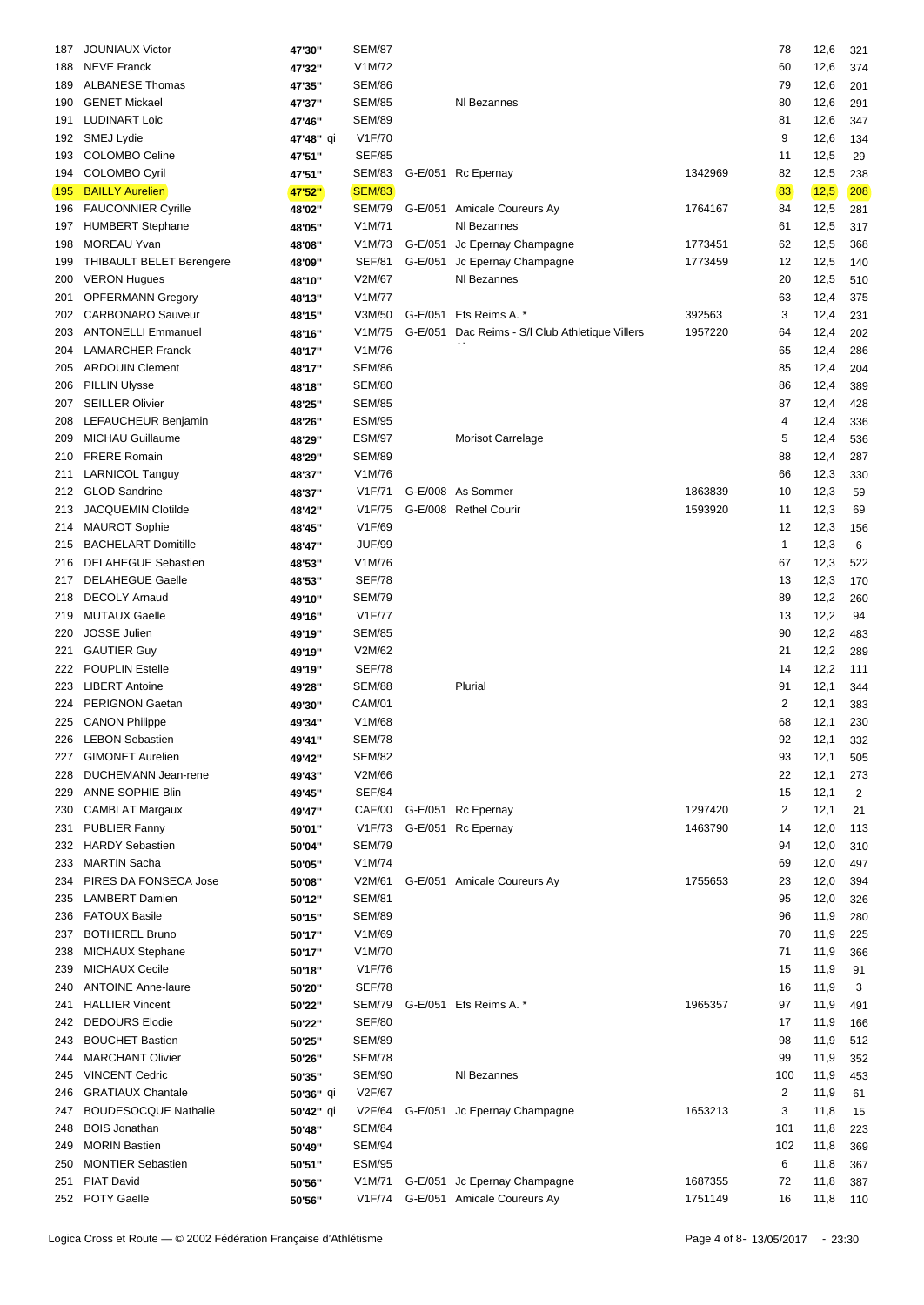| 256<br>257<br>258 |                                                | 51'01"           | V1M/75                  |                                          |                    | 74             | 11,8         | 331            |
|-------------------|------------------------------------------------|------------------|-------------------------|------------------------------------------|--------------------|----------------|--------------|----------------|
|                   | <b>THIBAUX</b> Irene                           | 51'02"           | V1F/70                  | G-E/051 Amicale Coureurs Ay              | 520222             | 17             | 11,8         | 141            |
|                   | <b>HUSSON Victor</b>                           | 51'07"           | <b>CAM/00</b>           | NI Bezannes                              |                    | 3              | 11,7         | 318            |
|                   |                                                |                  | <b>SEF/89</b>           |                                          |                    | 19             |              |                |
|                   | PASCAL Charlene                                | 51'09"           |                         |                                          |                    |                | 11,7         | 102            |
| 259               | <b>BACHELIER Sarah</b>                         | 51'09"           | <b>ESF/95</b>           |                                          |                    | $\overline{2}$ | 11,7         | $\overline{7}$ |
| 260               | <b>LECLERC Ludivine</b>                        | 51'13"           | <b>SEF/91</b>           |                                          |                    | 20             | 11,7         | 77             |
| 261               | <b>FOISSY Matthieu</b>                         | 51'16"           | <b>SEM/93</b>           |                                          |                    | 103            | 11,7         | 515            |
| 262               | <b>LECLERT Patrice</b>                         | 51'16"           | V3M/55                  | G-E/051 Jc Epernay Champagne             | 193853             | 4              | 11,7         | 335            |
| 263               | <b>PLEVEN Michael</b>                          | 51'19"           | V1M/74                  |                                          |                    | 75             | 11,7         | 398            |
| 264               | PHILIPPE Lauriane                              | 51'22"           | <b>SEF/92</b>           |                                          |                    | 21             | 11,7         | 159            |
| 265               | <b>GRUMELIER David Alexandre</b>               | 51'26"           | V1M/70                  | Asm                                      |                    | 76             | 11,7         | 301            |
| 266               | <b>MARY Yann</b>                               | 51'26"           | V2M/60                  | NI Bezannes                              |                    | 24             | 11,7         | 358            |
| 267               | <b>BROCHARD Stephane</b>                       |                  | CAM/                    |                                          |                    | 4              | 11,7         | 494            |
|                   |                                                | 51'26"           |                         |                                          |                    |                |              |                |
| 268               | DE ABREU Tony                                  | 51'29"           | V1M/70                  |                                          |                    | 77             | 11,7         | 256            |
| 269               | <b>BARRER Antoine</b>                          | 51'42"           | SEM/93                  | G-E/051 Dac Reims*                       | 1201149            | 104            | 11,6         | 210            |
| 270               | <b>MARDASSI Sonia</b>                          | 51'43"           | V1F/75                  |                                          |                    | 18             | 11,6         | 164            |
| 271               | <b>CROHIN Cyril</b>                            | 51'45"           | <b>ESM/97</b>           |                                          |                    | $\overline{7}$ | 11,6         | 248            |
| 272               | <b>RENAUT Alexandra</b>                        | 51'48"           | <b>SEF/80</b>           |                                          |                    | 22             | 11,6         | 118            |
| 273               | <b>VITENET Mathilde</b>                        | 51'49"           | <b>SEF/92</b>           |                                          |                    | 23             | 11,6         | 149            |
| 274               | <b>MERIEUX Didier</b>                          | 51'50"           | V1M/69                  |                                          |                    | 78             | 11,6         | 465            |
| 275               | <b>FISSEUX Mickael</b>                         | 51'51"           | <b>SEM/80</b>           |                                          |                    | 105            | 11,6         | 283            |
|                   | <b>PIVETEAU Daniel</b>                         |                  | V2M/58                  |                                          |                    | 25             |              |                |
| 276               |                                                | 51'51"           |                         |                                          |                    |                | 11,6         | 395            |
| 277               | <b>RAGUET Laetitia</b>                         | 51'54"           | V1F/77                  | G-E/008 Fjep Attigny Et Canton           | 1125152            | 19             | 11,6         | 114            |
| 278               | <b>BESSON Pascaline</b>                        | 51'54"           | <b>SEF/88</b>           |                                          |                    | 24             | 11,6         | 12             |
| 279               | <b>TUAL Dominique</b>                          | 51'55"           | V2F/64                  |                                          |                    | 4              | 11,6         | 144            |
| 280               | <b>ROBILLARD Celeste</b>                       | 51'58"           | <b>ESF/97</b>           |                                          |                    | 3              | 11,5         | 121            |
| 281               | <b>BREVARD Christophe</b>                      | 51'59"           | V1M/74                  |                                          |                    | 79             | 11,5         | 226            |
| 282               | PILLOY Rodrigue                                | 51'59"           | V2M/66                  | G-E/051 Amicale Coureurs Ay              | 1635566            | 26             | 11,5         | 391            |
| 283               | <b>THEMANS Gilbert</b>                         | 52'00"           | V4M/47                  |                                          |                    | $\overline{2}$ | 11,5         | 438            |
| 284               | <b>ZAJARA Manuel</b>                           | 52'12"           | V2M/59                  |                                          |                    | 27             | 11,5         | 484            |
| 285               | <b>DEGROOTE Mathieu</b>                        |                  | V1M/77                  |                                          |                    | 80             |              |                |
|                   |                                                | 52'14"           |                         |                                          |                    |                | 11,5         | 261            |
| 286               | <b>SHUSTER Renald</b>                          | 52'14"           | V1M/71                  | G-E/008 Asptt Charleville                | 1856752            | 81             | 11,5         | 429            |
| 287               | JENART-EL-RHABI Nadia                          | 52'24"           | <b>SEF/85</b>           |                                          |                    | 25             | 11,5         | 71             |
| 288               | <b>LECOQ Teddy</b>                             | 52'32"           | <b>SEM/78</b>           |                                          |                    | 106            | 11,4         | 466            |
| 289               | <b>DEGROOTE Sylvain</b>                        | 52'36"           | <b>SEM/78</b>           |                                          |                    | 107            | 11,4         | 537            |
| 290               | <b>ASTIER Eric</b>                             | 52'37"           | V2M/66                  |                                          |                    | 28             | 11,4         | 205            |
| 291               | <b>SUISSE Antonin</b>                          | 52'39"           | <b>SEM/93</b>           | NI Bezannes                              |                    | 108            | 11,4         | 472            |
| 292               | <b>CUSSE Romain</b>                            | 52'45"           | <b>SEM/81</b>           |                                          |                    | 109            | 11,4         | 253            |
| 293               | <b>LEBON Christine</b>                         | 52'46"           | V2F/65                  |                                          |                    | 5              | 11,4         | 75             |
|                   | 294 SIMON Michael                              | 52'47"           | V1M/68                  |                                          |                    | 82             | 11,4         | 431            |
|                   |                                                |                  |                         |                                          |                    |                |              |                |
| 295               | <b>LECLERT</b> Evelyne                         | 52'53" qi        | V3F/57                  | G-E/051 Jc Epernay Champagne             | 1004255            | 1              | 11,3         | 78             |
| 296               | <b>MARCOUP Marie-claire</b>                    | 52'55" qi        | V3F/50                  |                                          |                    | 2              | 11,3         | 85             |
| 297               | WITKOWSKI Julien                               | 53'00"           | <b>SEM/80</b>           |                                          |                    | 110            | 11,3         | 456            |
| 298               | <b>TASSIN Philippe</b>                         | 53'00"           | V1M/68                  | NI Bezannes                              |                    | 83             | 11,3         | 436            |
| 299               | <b>COLLINET Arthur</b>                         | 53'00"           | <b>CAM/00</b>           | NI Bezannes                              |                    | 5              | 11,3         | 237            |
| 300               | <b>JALOUX Matisse</b>                          | 53'01"           | CAM/01                  |                                          |                    | 6              | 11,3         | 480            |
| 301               | <b>PAILLARD Gregory</b>                        | 53'04"           | <b>SEM/81</b>           |                                          |                    | 111            | 11,3         | 462            |
| 302               | <b>GRENIER Jeremy</b>                          | 53'05"           | SEM/                    |                                          |                    | 112            | 11,3         | 489            |
| 303               | <b>VERZEAUX Isaline</b>                        | 53'09"           | <b>ESF/95</b>           |                                          |                    | 4              | 11,3         | 148            |
| 304               | <b>GAULT Elodie</b>                            | 53'20"           | ESF/96                  | NI Bezannes                              |                    | 5              | 11,2         | 58             |
|                   |                                                |                  |                         |                                          |                    |                |              |                |
| 305               | <b>LECERF</b> Stephane                         | 53'23"           | V1M/68                  |                                          |                    | 84             | 11,2         | 333            |
| 306               | RIGAUD Alexandre                               | 53'23"           | <b>SEM/81</b>           |                                          |                    | 113            | 11,2         | 415            |
| 307               | DO DINH Laurent                                | 53'24"           | <b>SEM/81</b>           |                                          |                    | 114            | 11,2         | 269            |
| 308               | RYO Anne-sophie                                | 53'37"           | <b>SEF/79</b>           |                                          |                    | 26             | 11,2         | 128            |
| 309               | <b>BETEILLE Paul</b>                           | 53'40"           | <b>SEM/88</b>           |                                          |                    | 115            | 11,2         | 523            |
|                   | <b>PINTA Laurent</b>                           | 53'40"           | V2M/63                  |                                          |                    | 29             | 11,2         | 393            |
| 310               | <b>DOLLEZ Laure</b>                            | 53'43"           | <b>SEF/78</b>           |                                          |                    | 27             | 11,2         | 42             |
| 311               |                                                | 53'44"           | <b>SEF/78</b>           | NI Bezannes                              |                    | 28             | 11,2         | 26             |
| 312               |                                                |                  |                         |                                          |                    |                |              |                |
|                   | <b>CLEMENT Gaelle</b>                          |                  |                         |                                          |                    |                |              |                |
| 313               | <b>MORISOT Jean Pierre</b>                     | 53'46"           | V2M/64                  | Morisot Carrelage                        |                    | 30             | 11,2         | 370            |
| 314               | <b>MERITEL Veronique</b>                       | 53'58"           | V2F/67                  |                                          |                    | 6              | 11,1         | 95             |
| 315               | <b>RUIZ Patricia</b>                           | 53'59"           | V2F/60                  |                                          |                    | $\overline{7}$ | 11,1         | 127            |
| 316               | RONSEAUX Roselyne                              | 54'02"           | V1F/74                  |                                          |                    | 20             | 11,1         | 123            |
| 317<br>318        | <b>BERRUER Gilles</b><br><b>BARRERE Emilie</b> | 54'08"<br>54'10" | V1M/70<br><b>SEF/82</b> | G-E/051 Dac Reims*<br>G-E/051 Dac Reims* | 1256193<br>1766392 | 85<br>29       | 11,1<br>11,1 | 215<br>9       |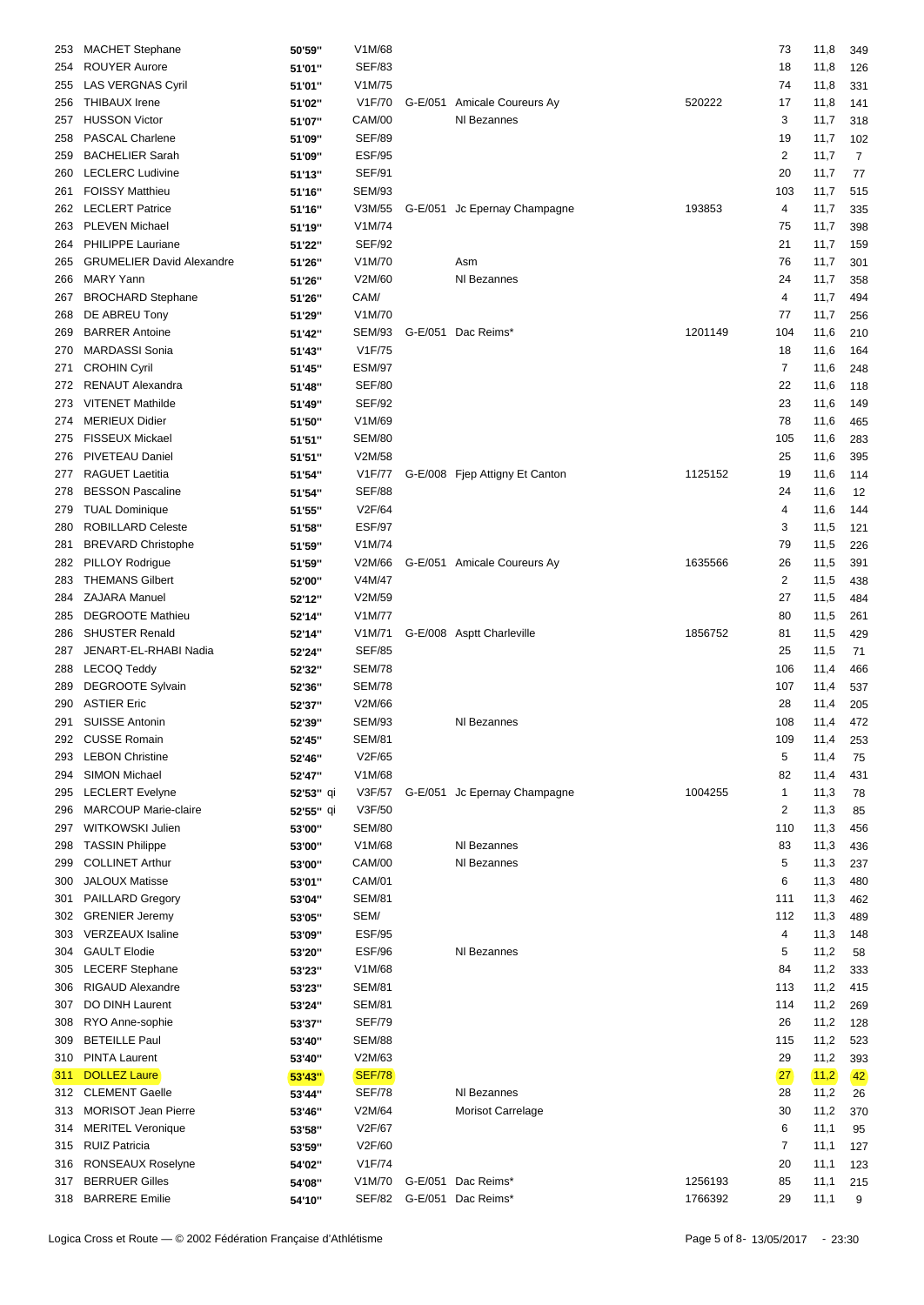| 321 | <b>DELHOM Theodore</b>      | 54'21" | <b>JUM/99</b> |         | NI Bezannes                                |         | 4              | 11,0 | 264 |
|-----|-----------------------------|--------|---------------|---------|--------------------------------------------|---------|----------------|------|-----|
| 322 | <b>PATIGNY Sebastien</b>    | 54'24" | <b>SEM/80</b> |         |                                            |         | 116            | 11,0 | 380 |
| 323 | MAUPRIVEZ Aline             | 54'31" | <b>SEF/93</b> |         |                                            |         | 30             | 11,0 | 89  |
| 324 | <b>LEFORT Christophe</b>    | 54'32" | <b>SEM/80</b> |         |                                            |         | 117            | 11,0 | 338 |
| 325 | <b>LEGRAND Elvis</b>        | 54'36" | <b>SEM/89</b> |         | G-E/008 Asptt Charleville                  | 1227239 | 118            | 11,0 | 339 |
| 326 | LAIRE Johanna               | 54'36" | <b>ESF/95</b> |         | NI Bezannes                                |         | 6              | 11,0 | 72  |
| 327 | <b>HENNECHART Pascale</b>   | 54'37" | V1F/70        |         |                                            |         | 21             | 11,0 | 66  |
| 328 | <b>DELPIERRE Tatiana</b>    | 54'38" | V1F/74        |         | G-E/051 Amicale Coureurs Ay                | 1865039 | 22             | 11,0 | 36  |
| 329 | <b>CROHIN Fabrice</b>       | 54'42" | V2M/61        |         |                                            |         | 31             | 11,0 | 249 |
| 330 | <b>LAMBERT</b> Isabelle     | 54'53" | V2F/64        |         |                                            |         | 9              | 10,9 | 73  |
| 331 | RICHARD Sebastien           | 54'58" | <b>SEM/85</b> |         |                                            |         | 119            | 10,9 | 413 |
| 332 | <b>PREVOST Estelle</b>      | 55'01" | <b>SEF/78</b> |         |                                            |         | 31             | 10,9 | 112 |
| 333 | <b>BECHET Emeline</b>       |        | <b>SEF/91</b> |         |                                            |         | 32             | 10,9 | 171 |
|     | <b>BRYER Gregory</b>        | 55'03" | <b>SEM/78</b> |         |                                            |         | 120            | 10,9 |     |
| 334 |                             | 55'11" |               |         |                                            |         |                |      | 228 |
| 335 | <b>HUGARD Katia</b>         | 55'12" | V1F/72        |         |                                            |         | 23             | 10,9 | 67  |
| 336 | <b>VITENET Francis</b>      | 55'16" | V2M/61        |         |                                            |         | 32             | 10,9 | 454 |
| 337 | DA SILVA Matthieu           | 55'16" | <b>SEM/84</b> |         |                                            |         | 121            | 10,9 | 517 |
| 338 | <b>MARECHAL Elodie</b>      | 55'17" | <b>SEF/89</b> |         |                                            |         | 33             | 10,9 | 86  |
| 339 | NICOLAS Veromanitra         | 55'18" | V2F/66        |         |                                            |         | 10             | 10,8 | 97  |
| 340 | <b>ROBBE Melanie</b>        | 55'20" | <b>SEF/90</b> |         |                                            |         | 34             | 10,8 | 120 |
| 341 | <b>MICHAU Guillaume</b>     | 55'21" | <b>ESM/97</b> |         | <b>Morisot Carrelage</b>                   |         | 8              | 10,8 | 363 |
| 342 | <b>COLTEAU Melanie</b>      | 55'25" | <b>SEF/83</b> | G-E/051 | Amicale Coureurs Ay                        | 1595642 | 35             | 10,8 | 30  |
| 343 | <b>CROIZIER Gregory</b>     | 55'26" | V1M/77        |         |                                            |         | 87             | 10,8 | 250 |
| 344 | <b>REMIRE Geoffroy</b>      | 55'30" | <b>SEM/88</b> |         |                                            |         | 122            | 10,8 | 412 |
| 345 | <b>FRAVAL Pauline</b>       | 55'32" | <b>SEF/88</b> |         |                                            |         | 36             | 10,8 | 54  |
| 346 | SEMPERES Sebastien          | 55'36" | <b>SEM/82</b> |         | NI Bezannes                                |         | 123            | 10,8 | 467 |
| 347 | <b>DETAILLE Cecile</b>      | 55'42" | <b>SEF/79</b> |         |                                            |         | 37             | 10,8 | 39  |
| 348 | <b>DUGUE Aurore</b>         | 55'44" | <b>SEF/87</b> |         |                                            |         | 38             | 10,8 | 44  |
| 349 | <b>POULET Pascal</b>        | 55'50" | V1M/68        |         |                                            |         | 88             | 10,7 | 400 |
| 350 | <b>DODINH Laurent</b>       | 55'52" | V2M/67        |         | NI Bezannes                                |         | 33             | 10,7 | 270 |
| 351 | <b>DUMONT Apolline</b>      | 55'53" | <b>SEF/88</b> |         |                                            |         | 39             | 10,7 | 46  |
| 352 | <b>GUENON Charlotte</b>     | 55'53" | <b>SEF/92</b> |         |                                            |         | 40             | 10,7 | 63  |
| 353 | <b>FONSECA Emilie</b>       | 55'53" | <b>SEF/81</b> |         |                                            |         | 41             | 10,7 | 52  |
| 354 | <b>DELOMRE Philippe</b>     | 55'54" | V2M/58        |         |                                            |         | 34             | 10,7 | 266 |
| 355 | <b>GOUTORBE Celine</b>      | 55'54" | V1F/76        |         | G-E/051 Amicale Coureurs Ay                | 1919101 | 24             | 10,7 | 60  |
| 356 | <b>DEVOS Amandine</b>       | 55'55" | <b>SEF/91</b> |         |                                            |         | 42             | 10,7 | 40  |
| 357 | ZWERTVAEGHER Hugo           | 55'55" | <b>SEM/94</b> |         |                                            |         | 124            | 10,7 | 541 |
| 358 | ORZI Isabelle               | 55'55" | V1F/69        |         |                                            |         | 25             | 10,7 | 98  |
| 359 | <b>MOUTINHO Frederique</b>  | 56'06" | V2F/63        |         |                                            |         | 11             | 10,7 | 93  |
|     | 360 LEPAN Chantal           | 56'06" | V3F/57        |         |                                            |         | 3              | 10,7 | 79  |
| 361 | <b>GONDOUIN Bruno</b>       | 56'10" | V2M/59        |         | G-E/051 Amicale Coureurs Ay                | 1537682 | 35             | 10,7 | 296 |
| 362 | LEVEQUE Angelique           | 56'18" | <b>SEF/81</b> |         | G-E/051 Amicale Coureurs Ay                | 1831356 | 43             | 10,7 | 81  |
| 363 | <b>BERNIER Christine</b>    |        | V1F/72        |         |                                            |         | 26             | 10,6 | 169 |
|     | <b>DRANCOURT Dorian</b>     | 56'22" | V1M/77        |         |                                            |         | 89             |      |     |
| 364 |                             | 56'28" |               |         |                                            |         |                | 10,6 | 272 |
| 365 | <b>CROHIN Sylvie</b>        | 56'28" | V1F/68        |         |                                            |         | 27             | 10,6 | 32  |
| 366 | <b>JALOUX Laurent</b>       | 56'29" | V2M/66        |         |                                            |         | 36             | 10,6 | 319 |
| 367 | <b>TERNIER Chloe</b>        | 56'29" | <b>SEF/89</b> |         |                                            |         | 44             | 10,6 | 138 |
| 368 | <b>DEMAIZIERE Charlotte</b> | 56'29" | <b>SEF/84</b> |         |                                            |         | 45             | 10,6 | 37  |
| 369 | <b>DELCOURT Jerome</b>      | 56'30" | V1M/71        |         | G-E/008 Rethel Courir                      |         | 90             | 10,6 | 262 |
| 370 | <b>BRODIER Pascal</b>       | 56'30" | V2M/62        |         |                                            |         | 37             | 10,6 | 227 |
| 371 | <b>VERNIOLLE Audrey</b>     | 56'32" | <b>SEF/78</b> |         |                                            |         | 46             | 10,6 | 147 |
| 372 | <b>BEUDIN</b> Isabelle      | 56'34" | V1F/69        |         | G-E/008 Grac - S/I Ac Nouzonville          | 1648803 | 28             | 10,6 | 13  |
| 373 | <b>DUCROT Estelle</b>       | 56'34" | <b>V1F/77</b> |         |                                            |         | 29             | 10,6 | 43  |
| 374 | <b>DUCROT Jean Francois</b> | 56'35" | V1M/70        |         |                                            |         | 91             | 10,6 | 274 |
| 375 | <b>DUVAL Fabrice</b>        | 56'37" | V1M/77        |         |                                            |         | 92             | 10,6 | 508 |
| 376 | <b>TAMZI Francoise</b>      | 56'38" | V2F/65        |         | G-E/051 Efs Reims - S/I Es Vitry Les Reims | 1684228 | 12             | 10,6 | 135 |
| 377 | <b>MAGES Emmanuelle</b>     | 56'41" | <b>SEF/89</b> |         |                                            |         | 47             | 10,6 | 173 |
| 378 | <b>BOUSSEDRA Jawad</b>      | 56'41" | <b>SEM/90</b> |         |                                            |         | 125            | 10,6 | 534 |
| 379 | <b>DUMAY Frederic</b>       | 56'42" | V2M/67        |         | NI Bezannes                                |         | 38             | 10,6 | 275 |
| 380 | <b>PACANOWSKI Francois</b>  | 56'45" | V2M/66        |         |                                            |         | 39             | 10,6 | 377 |
| 381 | <b>GERARD Mickael</b>       | 56'46" | <b>SEM/85</b> |         |                                            |         | 126            | 10,6 | 306 |
| 382 | ROUSSELLE Juliette          | 56'48" | <b>ESF/95</b> |         |                                            |         | $\overline{7}$ | 10,6 | 125 |
| 383 | <b>JACQUART Emilie</b>      | 57'00" | SEF/80        |         | G-E/051 Amicale Coureurs Ay                | 1764130 | 48             | 10,5 | 68  |
|     | 384 COURROUX Sandrine       | 57'00" | V1F/71        |         |                                            |         | 30             | 10,5 | 31  |
|     |                             |        |               |         |                                            |         |                |      |     |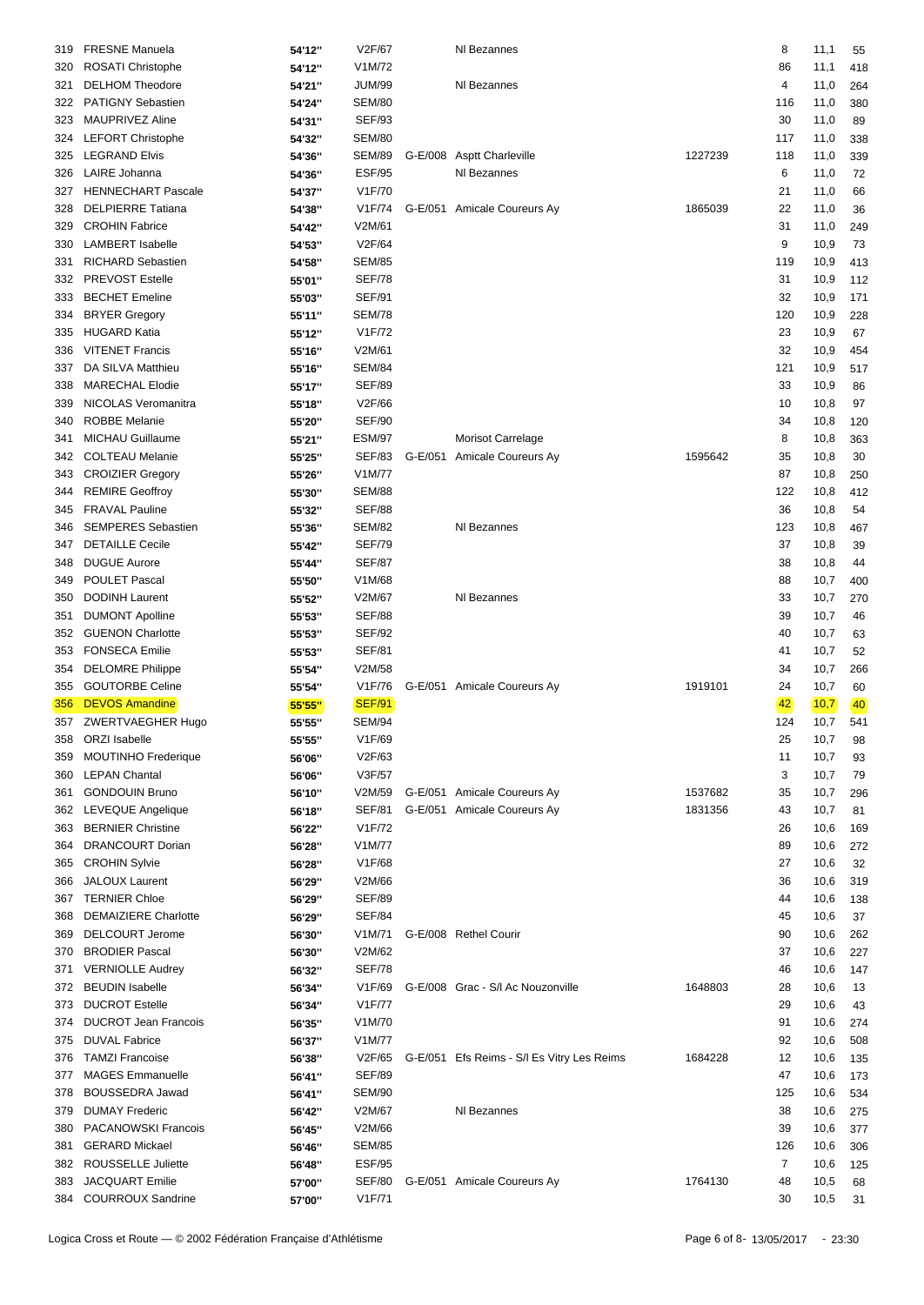| 385 | <b>COURROUX David</b>          | 57'01"   | V1M/69              |                                        |         | 93  | 10,5 | 244          |
|-----|--------------------------------|----------|---------------------|----------------------------------------|---------|-----|------|--------------|
| 386 | <b>LOGEAIS Maxime</b>          | 57'01"   | <b>SEM/86</b>       |                                        |         | 127 | 10,5 | 345          |
| 387 | <b>CRONIER David</b>           | 57'02"   | V1M/73              | <b>Morisot Carrelage</b>               |         | 94  | 10,5 | 251          |
| 388 | RABEUX Jean Luc                | 57'03"   | V3M/52              |                                        |         | 5   | 10,5 | 405          |
| 389 | <b>THIEBAULT Jessy</b>         | 57'10"   | <b>SEM/78</b>       |                                        |         | 128 | 10,5 | 442          |
| 390 | <b>THIEBAULT Remy</b>          | 57'11"   | <b>SEM/81</b>       |                                        |         | 129 | 10,5 | 443          |
| 391 | <b>CHANVIN Charlotte</b>       | 57'11"   | <b>SEF/81</b>       |                                        |         | 49  | 10,5 | 24           |
|     |                                |          |                     |                                        |         |     |      |              |
| 392 | <b>GUIONNOT Michael</b>        | 57'17"   | <b>SEM/87</b>       |                                        |         | 130 | 10,5 | 305          |
| 393 | SADONES Jocelyne               | 57'51"   | V2F/59              | I-F/077 Es Saint Pathus-oissery        | 1241465 | 13  | 10,4 | 129          |
| 394 | <b>CHARVET Larry</b>           | 57'56"   | V1M/72              | Plurial                                |         | 95  | 10,4 | 233          |
| 395 | <b>PETITPAS Ghislain</b>       | 58'06"   | <b>SEM/82</b>       |                                        |         | 131 | 10,3 | 386          |
| 396 | <b>FAGNERE Christelle</b>      | 58'09"   | V1F/68              |                                        |         | 31  | 10,3 | 48           |
| 397 | <b>COLAS</b> Evelyne           | 58'10"   | V2F/60              | G-E/008 Us Cheminots Nouvion Sur Meuse | 1412145 | 14  | 10,3 | 167          |
| 398 | <b>BEAUVALET Christian</b>     | 58'19"   | V4M/47              | G-E/051 Club Cheminots Courir Champagn | 1276360 | 3   | 10,3 | 468          |
| 399 | <b>CORROY Karine</b>           | 58'22"   | V1F/74              |                                        |         | 32  | 10,3 | 163          |
| 400 | <b>DUMAY Virginie</b>          | 58'42"   | V1F/73              | NI Bezannes                            |         | 33  | 10,2 | 45           |
| 401 | <b>ROSATI Anne</b>             | 58'52"   | V1F/73              |                                        |         | 34  | 10,2 | 124          |
| 402 | <b>HELARY Aurelie</b>          | 58'59"   | <b>SEF/84</b>       |                                        |         | 50  | 10,2 | 65           |
| 403 | <b>BOURGAS Aurelie</b>         |          | <b>SEF/82</b>       |                                        |         | 51  | 10,2 |              |
|     |                                | 59'00"   |                     |                                        |         |     |      | 16           |
| 404 | <b>THEVENIN Carole</b>         | 59'10"   | <b>SEF/78</b>       |                                        |         | 52  | 10,1 | 142          |
| 405 | <b>RECORDA Florian</b>         | 59'12"   | <b>SEM/88</b>       | <b>Morisot Carrelage</b>               |         | 132 | 10,1 | 410          |
| 406 | <b>SCHWING Martin</b>          | 59'16"   | <b>SEM/89</b>       | G-E/051 Rc Epernay                     | 193445  | 133 | 10,1 | 426          |
| 407 | <b>FAVORY Isabelle</b>         | 59'18"   | V1F/74              |                                        |         | 35  | 10,1 | 49           |
| 408 | DOSSARD 477                    | 59'18"   | SEM/                |                                        |         | 134 | 10,1 | 477          |
| 409 | <b>TRISSON Alexandre Engue</b> | 59'18"   | <b>ESM/97</b>       | NI Bezannes                            |         | 9   | 10,1 | 449          |
| 410 | <b>LECERF Nathalie</b>         | 59'26"   | V <sub>1</sub> F/72 | G-E/051 Amicale Coureurs Ay            | 1747894 | 36  | 10,1 | 76           |
| 411 | <b>FLORENTIN Karine</b>        | 59'33"   | V1F/76              |                                        |         | 37  | 10,1 | 51           |
| 412 | <b>TUAL Camille</b>            | 59'33"   | <b>SEF/92</b>       | NI Bezannes                            |         | 53  | 10,1 | 160          |
| 413 | <b>MONCUIT Emilie</b>          | 59'40"   | <b>SEF/91</b>       |                                        |         | 54  | 10,1 | 92           |
| 414 | <b>MARTEL Stephanie</b>        | 59'55"   | V1F/77              | NI Bezannes                            |         | 38  | 10,0 | 87           |
| 415 | <b>RIGAUT Maxime</b>           | 59'56"   | <b>SEM/81</b>       |                                        |         | 135 | 10,0 | 414          |
|     | <b>JACQUES Christine</b>       |          | V1F/72              |                                        | 1856751 | 39  | 10,0 |              |
| 416 |                                | 1h00'10" |                     | G-E/008 Asptt Charleville              |         |     |      | 70           |
| 417 | <b>DEVOS Pauline</b>           | 1h00'17" | <b>ESF/97</b>       |                                        |         | 8   | 10,0 | 41           |
| 418 | <b>CAHIER Ludivine</b>         | 1h00'19" | <b>SEF/84</b>       |                                        |         | 55  | 9,9  | 20           |
| 419 | <b>RAUX Christelle</b>         | 1h00'20" | V1F/74              |                                        |         | 40  | 9,9  | 116          |
| 420 | <b>DEMARTA Jocelyne</b>        | 1h00'21" | V2F/62              |                                        |         | 15  | 9,9  | 38           |
| 421 | <b>RAUX Christophe</b>         | 1h00'22" | V1M/76              |                                        |         | 96  | 9,9  | 408          |
| 422 | <b>RIVALIN Melanie</b>         | 1h00'54" | V1F/77              |                                        |         | 41  | 9,9  | 119          |
|     | 423 MARCHAL Pascal             | 1h01'00" | V2M/63              |                                        |         | 40  | 9,8  | 524          |
|     | 424 GILLES Sylvie              | 1h01'01" | V2F/63              | NI Bezannes                            |         | 16  | 9,8  | 57           |
| 425 | <b>MARTINAUD Gaelle</b>        | 1h01'12" | V1F/74              |                                        |         | 42  | 9,8  | 88           |
| 426 | <b>ANCEAUX Sandrine</b>        | 1h01'12" | V2F/65              |                                        |         | 17  | 9,8  | $\mathbf{1}$ |
| 427 | <b>WOSTKOWIEC Stephanie</b>    | 1h01'15" | SEF/78              |                                        |         | 56  | 9,8  | 151          |
| 428 | <b>RAILLARD Caroline</b>       | 1h01'17" | <b>SEF/88</b>       |                                        |         | 57  | 9,8  | 115          |
| 429 | <b>BARBOSA Sandra</b>          | 1h01'21" | <b>SEF/80</b>       |                                        |         | 58  | 9,8  | 8            |
|     |                                |          | V3F/56              |                                        |         | 4   |      |              |
| 430 | <b>FERRANDIS Denyse</b>        | 1h01'24" |                     |                                        |         |     | 9,8  | 50           |
| 431 | <b>SIMON Christophe</b>        | 1h01'26" | V2M/66              |                                        |         | 41  | 9,8  | 509          |
| 432 | <b>HARANG Lucile</b>           | 1h01'31" | <b>SEF/91</b>       |                                        |         | 59  | 9,8  | 64           |
| 433 | <b>LAMBERT Romain</b>          | 1h01'33" | <b>SEM/84</b>       |                                        |         | 136 | 9,7  | 327          |
| 434 | <b>SEGURA Fabrice</b>          | 1h01'35" | V1M/76              |                                        |         | 97  | 9,7  | 427          |
| 435 | <b>GIBOUT Valerie</b>          | 1h01'54" | V1M/75              |                                        |         | 98  | 9,7  | 161          |
| 436 | LEPOLARD Sebastien             | 1h01'58" | V1M/77              |                                        |         | 99  | 9,7  | 348          |
| 437 | ROJO Sonia                     | 1h02'02" | <b>SEF/79</b>       |                                        |         | 60  | 9,7  | 122          |
| 438 | <b>DENIZART Christelle</b>     | 1h02'11" | V1F/73              |                                        |         | 43  | 9,6  | 165          |
| 439 | <b>PANNIER Severine</b>        | 1h02'34" | V1F/72              |                                        |         | 44  | 9,6  | 101          |
| 440 | <b>HEMMER Bernard</b>          | 1h02'40" | V3M/53              |                                        |         | 6   | 9,6  | 312          |
| 441 | <b>GOURDIER Bertrand</b>       | 1h03'03" | V3M/48              |                                        |         | 7   | 9,5  | 297          |
| 442 | <b>GARDEBLED Audrey</b>        | 1h03'13" | <b>SEF/81</b>       |                                        |         | 61  | 9,5  | 158          |
| 443 | <b>GRANZAMY Cedric</b>         | 1h03'13" | V1M/74              |                                        |         | 100 | 9,5  | 300          |
| 444 | <b>OUDIN Laurianne</b>         |          | SEF/79              |                                        |         | 62  | 9,5  | 99           |
|     |                                | 1h03'19" |                     |                                        |         | 42  |      |              |
| 445 | LEFAUCHEUR Yann                | 1h03'23" | V2M/60              | Asm                                    |         |     | 9,5  | 337          |
| 446 | <b>PINTO Veronique</b>         | 1h03'40" | V2F/65              | Asm                                    |         | 18  | 9,4  | 107          |
| 447 | <b>CLOUX Francoise</b>         | 1h04'11" | V3F/50              |                                        |         | 5   | 9,3  | 27           |
| 448 | <b>BONNEVIE Sylvain</b>        | 1h04'54" | V1M/74              |                                        |         | 101 | 9,2  | 504          |
| 449 | <b>PERRAGIN Anais</b>          | 1h05'01" | <b>SEF/90</b>       | NI Bezannes                            |         | 63  | 9,2  | 104          |
|     | 450 BOUTAL Audrey              | 1h05'02" | <b>SEF/83</b>       |                                        |         | 64  | 9,2  | 17           |